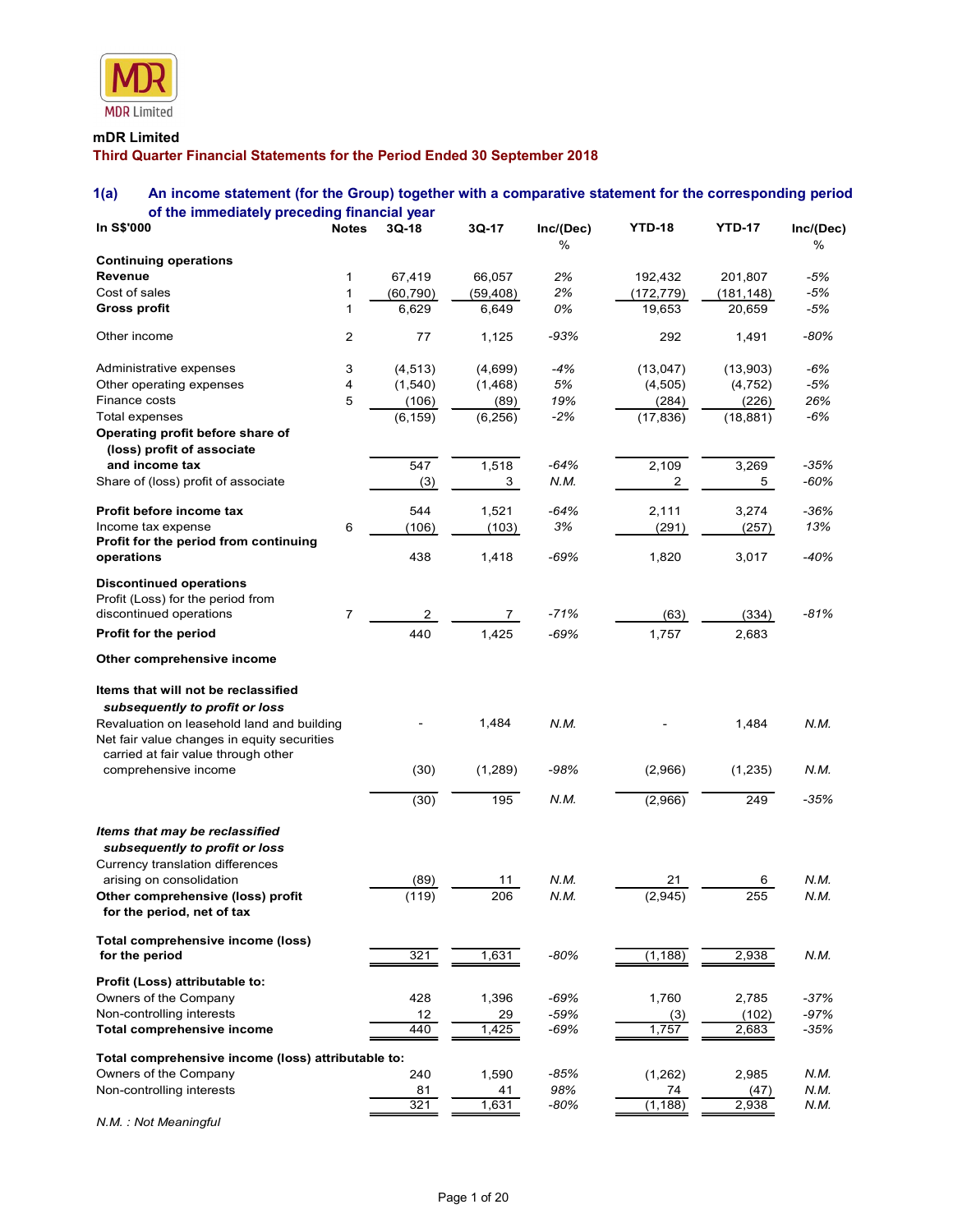#### 1(a)(i) Breakdown and explanatory notes to the income statement

#### Note 1 Revenue, cost of sales and gross profit

| Breakdown and explanatory notes to the income statement                                                                                                                                                                                                                                       |           |                |               |                          |
|-----------------------------------------------------------------------------------------------------------------------------------------------------------------------------------------------------------------------------------------------------------------------------------------------|-----------|----------------|---------------|--------------------------|
| Revenue, cost of sales and gross profit                                                                                                                                                                                                                                                       |           |                |               |                          |
| The Group operates in four business segments - After Market Services (AMS), Distribution Management<br>Solutions (DMS), Digital Inkjet Printing for Out-Of-Home Advertising Solutions (DPAS) and Investment.                                                                                  |           |                |               |                          |
| The Group has added the Investment Business as a separate business segment in its quarterly results from 2Q-<br>18, after shareholders' approval of the diversification of the Group's business to include, <i>inter alia</i> , the Investment<br>Business, at the EGM held on 27 April 2018. |           |                |               |                          |
| The breakdown of revenue and cost of goods sold are as follows:                                                                                                                                                                                                                               |           |                |               |                          |
| In S\$'000                                                                                                                                                                                                                                                                                    | $3Q-18$   | $3Q-17$        | <b>YTD-18</b> | <b>YTD-17</b>            |
| Revenue                                                                                                                                                                                                                                                                                       |           |                |               |                          |
| AMS                                                                                                                                                                                                                                                                                           | 6,209     | 5,908          | 18,977        | 20,087                   |
| <b>DMS</b>                                                                                                                                                                                                                                                                                    | 59,415    | 58,362         | 167,538       | 176,198                  |
| <b>DPAS</b>                                                                                                                                                                                                                                                                                   | 1,304     | 1,787          | 4,693         | 5,522                    |
| Investment                                                                                                                                                                                                                                                                                    | 491       |                | 1,224         |                          |
|                                                                                                                                                                                                                                                                                               | 67,419    | 66,057         | 192,432       | 201,807                  |
|                                                                                                                                                                                                                                                                                               |           |                |               |                          |
| Cost of goods sold                                                                                                                                                                                                                                                                            |           |                |               |                          |
| AMS                                                                                                                                                                                                                                                                                           | (4, 744)  | (4, 160)       | (14, 264)     | (14, 941)                |
| DMS                                                                                                                                                                                                                                                                                           | (55, 109) | (53, 946)      | (155, 258)    | (162, 290)               |
| <b>DPAS</b>                                                                                                                                                                                                                                                                                   | (937)     | (1, 302)       | (3,257)       | (3, 917)                 |
| Investment                                                                                                                                                                                                                                                                                    |           |                |               | $\overline{\phantom{a}}$ |
|                                                                                                                                                                                                                                                                                               | (60, 790) | (59, 408)      | (172, 779)    | (181, 148)               |
| Gross profit                                                                                                                                                                                                                                                                                  |           |                |               |                          |
| AMS                                                                                                                                                                                                                                                                                           | 1,465     | 1,748          | 4,713         | 5,146                    |
| <b>DMS</b>                                                                                                                                                                                                                                                                                    | 4,306     | 4,416          | 12,280        | 13,908                   |
| <b>DPAS</b>                                                                                                                                                                                                                                                                                   | 367       | 485            | 1,436         | 1,605                    |
| Investment                                                                                                                                                                                                                                                                                    | 491       |                | 1,224         | $\blacksquare$           |
|                                                                                                                                                                                                                                                                                               | 6,629     | 6,649          | 19,653        | 20,659                   |
| GP%                                                                                                                                                                                                                                                                                           |           |                |               |                          |
| AMS                                                                                                                                                                                                                                                                                           | 24%       | 30%            | 25%           | 26%                      |
| <b>DMS</b>                                                                                                                                                                                                                                                                                    | 7%        | 8%             | 7%            | 8%                       |
| <b>DPAS</b>                                                                                                                                                                                                                                                                                   | 28%       | 27%            | 31%           | 29%                      |
| Investment                                                                                                                                                                                                                                                                                    | 100%      | N.M.           | 100%          | N.M.                     |
|                                                                                                                                                                                                                                                                                               | 10%       | 10%            | 10%           | 10%                      |
| Dividend income and interest income from loan to a third party have been reclassified from other income to<br>nvestment revenue, effective from 1 January 2018.                                                                                                                               |           |                |               |                          |
| N.M. : Not meaningful                                                                                                                                                                                                                                                                         |           |                |               |                          |
|                                                                                                                                                                                                                                                                                               |           |                |               |                          |
| Other income consists of the following:<br>In S\$'000                                                                                                                                                                                                                                         | $3Q-18$   | 3Q-17          | <b>YTD-18</b> | <b>YTD-17</b>            |
| Interest income                                                                                                                                                                                                                                                                               |           |                |               |                          |
| - Fixed deposits                                                                                                                                                                                                                                                                              | 83        | 15             | 121           | 85                       |
| - Loan to a third party                                                                                                                                                                                                                                                                       |           | 525            |               | 593                      |
| Dividend income                                                                                                                                                                                                                                                                               |           | 317            |               | 384                      |
| Rental income                                                                                                                                                                                                                                                                                 | 5         | 6              | 15            | 6                        |
| Bad debts recovered - trade                                                                                                                                                                                                                                                                   |           | 226            |               | 226                      |
| (Reversal of) liabilities written back                                                                                                                                                                                                                                                        | (50)      | 1              | (50)          | -1                       |
| Wage credit                                                                                                                                                                                                                                                                                   |           | $\blacksquare$ | 113           | 121                      |
|                                                                                                                                                                                                                                                                                               |           |                |               |                          |

#### N.M. : Not meaningful

| <b>Note 2</b> Other income consists of the following: |         |                |                          |               |  |
|-------------------------------------------------------|---------|----------------|--------------------------|---------------|--|
| In S\$'000                                            | $3Q-18$ | $3Q-17$        | <b>YTD-18</b>            | <b>YTD-17</b> |  |
| Interest income                                       |         |                |                          |               |  |
| - Fixed deposits                                      | 83      | 15             | 121                      | 85            |  |
| - Loan to a third party                               |         | 525            |                          | 593           |  |
| Dividend income                                       |         | 317            |                          | 384           |  |
| Rental income                                         | 5       | 6              | 15                       | 6             |  |
| Bad debts recovered - trade                           |         | 226            | $\overline{\phantom{0}}$ | 226           |  |
| (Reversal of) liabilities written back                | (50)    |                | (50)                     |               |  |
| Wage credit                                           |         | $\blacksquare$ | 113                      | 121           |  |
| PIC payout                                            |         | 13             | $\overline{\phantom{0}}$ | 13            |  |
| <b>Others</b>                                         | 39      | 22             | 93                       | 62            |  |
|                                                       | 77      | 1,125          | 292                      | 1,491         |  |

In 2017, dividend income pertains to the dividend income from investment in marketable securities.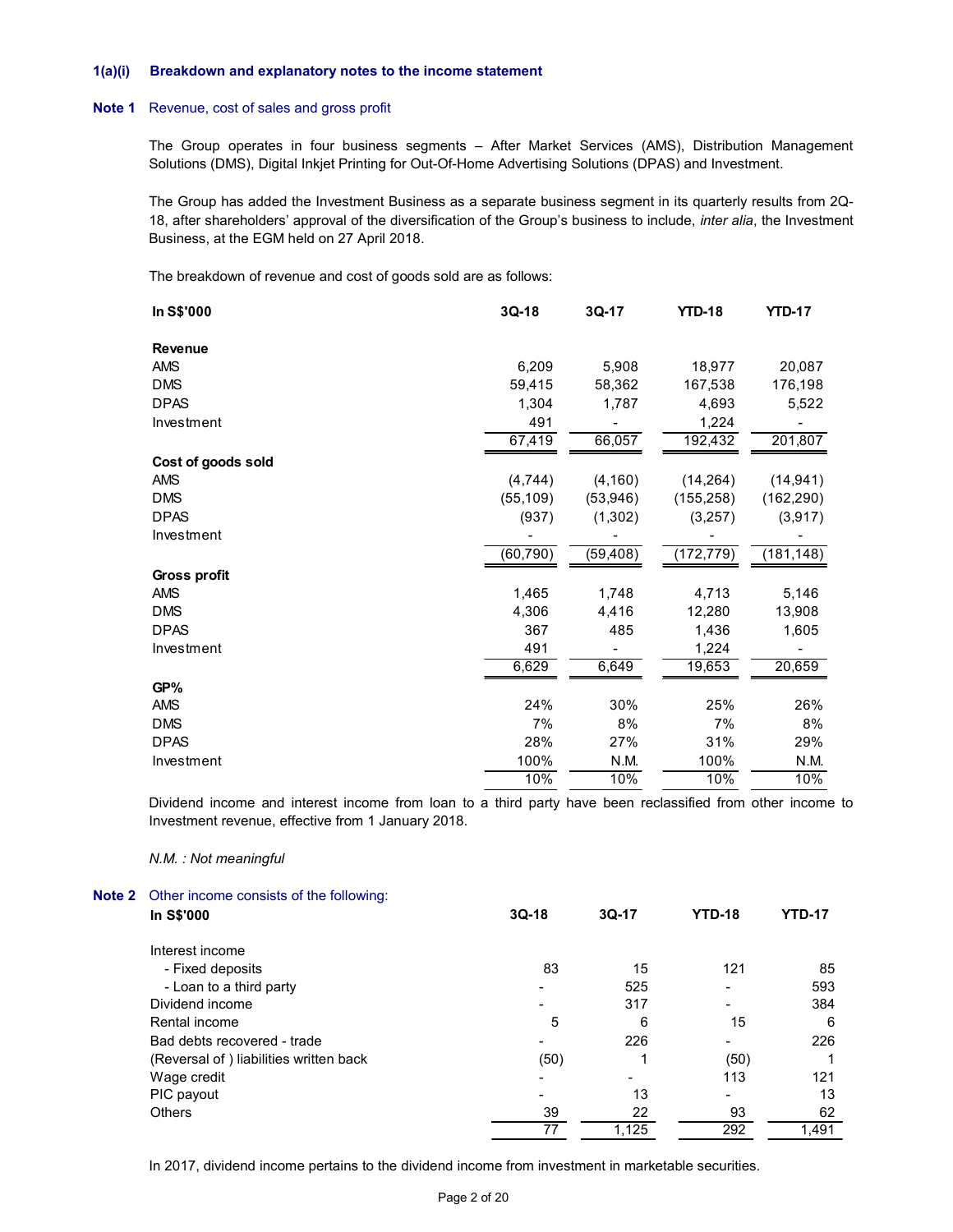### Note 3 Administrative expenses

| Administrative expenses                                 |         |              |               |               |
|---------------------------------------------------------|---------|--------------|---------------|---------------|
| The administrative expenses comprise mainly staff cost. |         |              |               |               |
| In S\$'000                                              | $3Q-18$ | 3Q-17        | <b>YTD-18</b> | <b>YTD-17</b> |
| <b>Staff Cost</b>                                       |         |              |               |               |
| AMS                                                     | 983     | 1,122        | 3,103         | 3,501         |
| <b>DMS</b>                                              | 1,754   | 1,768        | 5,249         | 5,535         |
| <b>DPAS</b><br>Management and HQ support staff costs    | 181     | 217          | 506           | 627           |
| (including Directors' fees)                             | 811     | 750          | 2,064         | 1,959         |
|                                                         | 3,729   | 3,857        | 10,922        | 11,622        |
| Other operating expenses                                |         |              |               |               |
| Other operating expenses consist of the following:      |         |              |               |               |
| In S\$'000                                              | $3Q-18$ | $3Q-17$      | <b>YTD-18</b> | <b>YTD-17</b> |
| Rental expenses                                         | 1,091   | 1,089        | 3,284         | 3,584         |
| Depreciation expenses                                   | 225     | 191          | 654           | 546           |
| Plant and equipment written off                         | $\bf 8$ | 40           | 42            | 42            |
| (Gain) Loss on disposal of plant and equipment          | (8)     | $\mathbf{1}$ | (3)           | (46)          |

#### **Note 4** Other operating expenses

| AMS                                                | 983     | 1,122   | 3,103         | 3,501         |
|----------------------------------------------------|---------|---------|---------------|---------------|
| <b>DMS</b>                                         | 1,754   | 1,768   | 5,249         | 5,535         |
| <b>DPAS</b>                                        | 181     | 217     | 506           | 627           |
| Management and HQ support staff costs              |         |         |               |               |
| (including Directors' fees)                        | 811     | 750     | 2,064         | 1,959         |
|                                                    | 3,729   | 3,857   | 10,922        | 11,622        |
|                                                    |         |         |               |               |
|                                                    |         |         |               |               |
| Other operating expenses                           |         |         |               |               |
| Other operating expenses consist of the following: |         |         |               |               |
| In S\$'000                                         | $3Q-18$ | $3Q-17$ | <b>YTD-18</b> | <b>YTD-17</b> |
| Rental expenses                                    | 1,091   | 1,089   | 3,284         | 3,584         |
| Depreciation expenses                              | 225     | 191     | 654           | 546           |
| Plant and equipment written off                    | 8       | 40      | 42            | 42            |
| (Gain) Loss on disposal of plant and equipment     | (8)     | 1       | (3)           | (46)          |
| (Reversal of) Allowance for doubtful trade         |         |         |               |               |
| receivables                                        | (3)     | (9)     | 9             | 5             |
| Bad debts written off - trade                      |         |         |               | 2             |
| Allowance for inventories                          | 107     | 132     | 351           | 377           |
| Foreign exchange loss                              | 120     | 24      | 168           | 242           |
|                                                    |         |         |               |               |

#### Note 5 Finance costs

Finance costs comprise interests on finance leases and bank borrowings.

### Note 6 Income tax expense

The tax expense provision is calculated for profitable subsidiaries.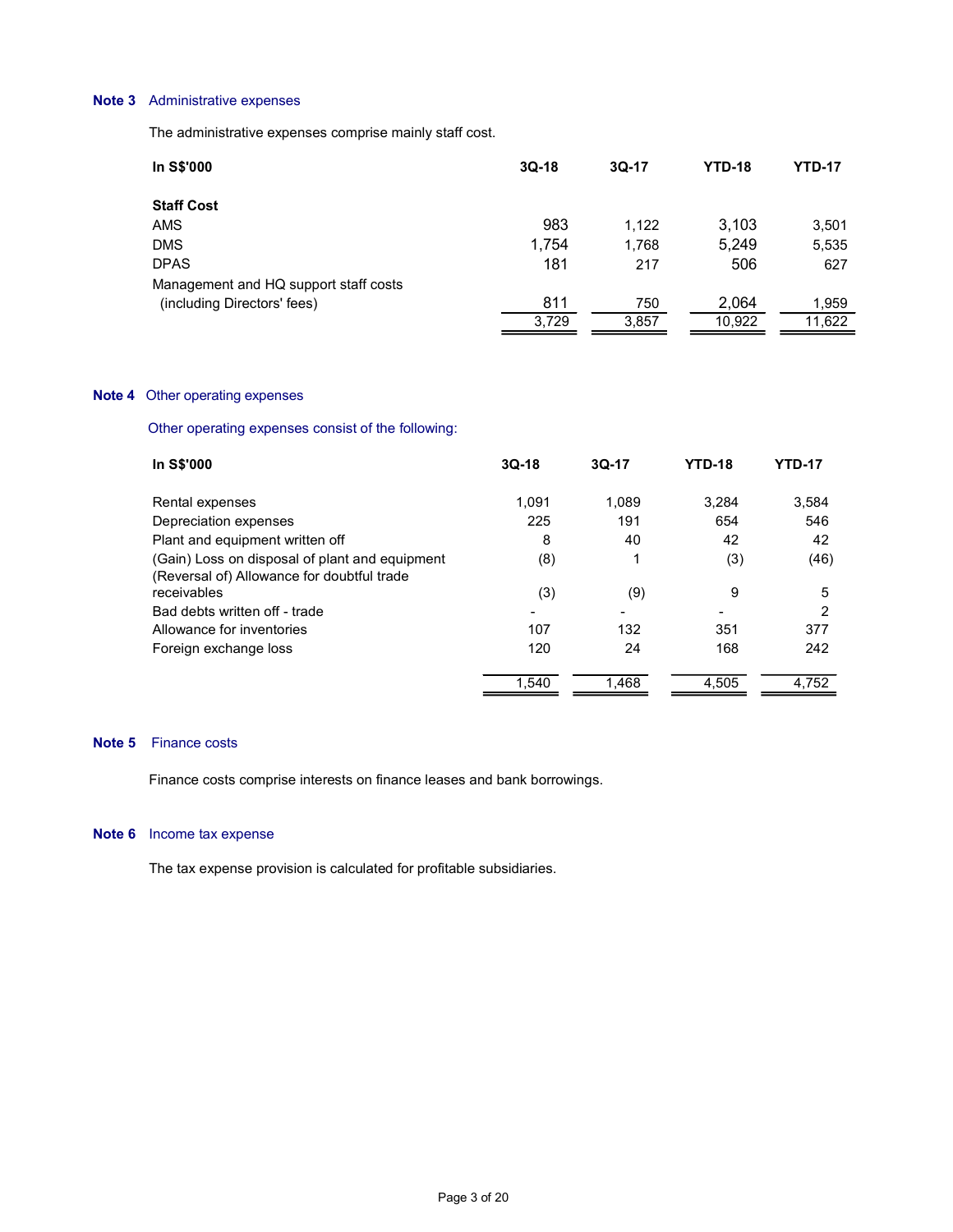### Note 7 Income statement for discontinued operations

| ncome statement for discontinued operations         |                                    |                          |                            |                       |
|-----------------------------------------------------|------------------------------------|--------------------------|----------------------------|-----------------------|
| In S\$'000                                          | $3Q-18$                            | 3Q-17                    | <b>YTD-18</b>              | <b>YTD-17</b>         |
| Revenue                                             |                                    |                          | $\blacksquare$             | 10,246                |
| Cost of sales                                       | $\overline{\phantom{a}}$           | $\overline{\phantom{a}}$ | (40)                       | (9,936)               |
| Gross (loss) profit                                 | $\overline{\phantom{a}}$           |                          | (40)                       | 310                   |
|                                                     |                                    |                          |                            | 9                     |
|                                                     |                                    |                          |                            | (378)                 |
| Other operating income                              |                                    |                          |                            |                       |
| Administrative expenses<br>Other operating expenses |                                    | 7                        |                            |                       |
| Profit (Loss) before income tax                     | $\boldsymbol{2}$<br>$\overline{2}$ | $\overline{7}$           | (23)<br>(63)               | (275)<br>(334)        |
| Income tax expense                                  |                                    |                          | $\blacksquare$             | $\sim$                |
| Profit (Loss) for the period from                   |                                    |                          |                            |                       |
| discontinued operations                             | $\boldsymbol{2}$                   | $\overline{7}$           | (63)                       | (334)                 |
|                                                     |                                    |                          |                            |                       |
| Profit (Loss) attributable to:                      |                                    |                          |                            |                       |
| Owners of the Company                               | 3                                  |                          |                            | (190)                 |
| Non-controlling interests                           | $\frac{(1)}{2}$                    | $\frac{(1)}{8}$          | $(35)$<br>$(28)$<br>$(63)$ | $\frac{(144)}{(334)}$ |

 The comparative figures have been re-presented to report separately profit and loss items for continuing and discontinued operations.

 Discontinued operations relate to operations in Myanmar inclusive of MDR Myanmar Co., Ltd, Golden Myanmar Sea Co., Ltd, Pixio Myanmar Co., Ltd and MDR Golden Myanmar Sea Co., Ltd, with the latter 2 entities having ceased their business operations in March 2017.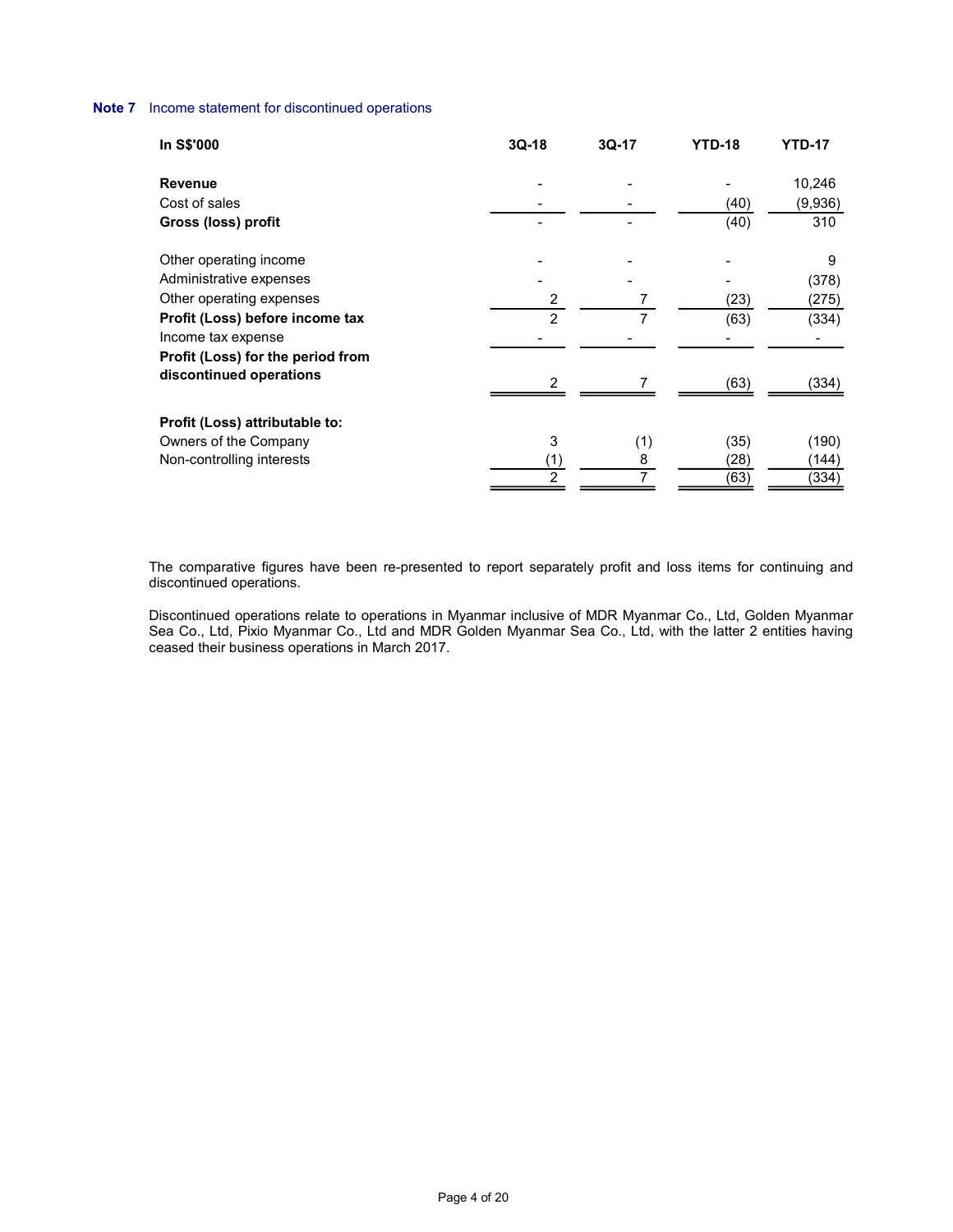# 1(b)(i) Statement of financial position (for the issuer and Group), together with a comparative statement as at the end of the immediately preceding financial year

|                                                       |                |           | Group                        | Company                       |           |           |
|-------------------------------------------------------|----------------|-----------|------------------------------|-------------------------------|-----------|-----------|
| In S\$'000                                            | <b>Notes</b>   | 30-Sep-18 | 31-Dec-17<br><b>Restated</b> | $1-Jan-17$<br><b>Restated</b> | 30-Sep-18 | 31-Dec-17 |
| <b>ASSETS</b>                                         |                |           |                              |                               |           |           |
| <b>Current assets</b>                                 |                |           |                              |                               |           |           |
| Cash and bank balances                                |                | 43,508    | 11,579                       | 30,817                        | 34,083    | 3,015     |
| Trade receivables                                     | 1              | 24,845    | 22,230                       | 20,867                        | 1,823     | 2,450     |
| Other receivables and                                 |                |           |                              |                               |           |           |
| prepayments                                           | $\overline{c}$ | 6,765     | 8,362                        | 5,401                         | 16,897    | 19,052    |
| Inventories                                           | 3              | 20,186    | 18,925                       | 20,232                        | 1,207     | 1,535     |
| Total current assets                                  |                | 95,304    | 61,096                       | 77,317                        | 54,010    | 26,052    |
| <b>Non-current assets</b>                             |                |           |                              |                               |           |           |
| Investment in subsidiaries                            |                |           |                              |                               | 20,835    | 20,835    |
| Investment in an associate                            |                | 24        | 24                           | 14                            |           |           |
| Property, plant and                                   | 4              | 11,133    | 11,199                       | 4,271                         | 842       | 497       |
| equipment<br>Goodwill                                 |                | 2,798     | 2,798                        | 2,798                         |           |           |
| Investment securities                                 |                |           |                              |                               |           | 13,234    |
|                                                       | 5              | 28,477    | 13,234                       |                               | 28,477    |           |
| Cash pledged<br>Other receivables and                 |                | 40        | 1,440                        |                               |           | 1,400     |
| prepayments                                           |                |           |                              | 839                           |           |           |
| <b>Total non-current assets</b>                       |                | 42,472    | 28,695                       | 7,922                         | 50,154    | 35,966    |
| <b>Total assets</b>                                   |                | 137,776   | 89,791                       | 85,239                        | 104,164   | 62,018    |
|                                                       |                |           |                              |                               |           |           |
| <b>Current liabilities</b>                            |                |           |                              |                               |           |           |
| <b>Bank loans</b>                                     | 6              | 8,653     | 5,485                        |                               | 4,401     |           |
| Trade payables                                        | 7              | 29,389    | 11,868                       | 13,572                        | 12,383    | 1,968     |
| Other payables                                        | 8              | 4,784     | 6,704                        | 7,341                         | 1,641     | 2,159     |
| Current portion of finance                            |                |           |                              |                               |           |           |
| leases                                                |                | 324       | 461                          | 570                           | 19        | 68        |
| Income tax payable                                    |                | 221       | 69                           | $\overline{7}$                |           |           |
| <b>Total current liabilities</b>                      |                | 43,371    | 24,587                       | 21,490                        | 18,444    | 4,195     |
| <b>Non-current liabilities</b>                        |                |           |                              |                               |           |           |
| Finance leases                                        |                | 431       | 645                          | 991                           | 60        | 74        |
| Deferred tax liabilities                              |                | 440       | 441                          | 118                           |           |           |
| <b>Total non-current liabilities</b>                  |                | 871       | 1,086                        | 1,109                         | 60        | 74        |
| Capital, reserves and<br>non-controlling<br>interests |                |           |                              |                               |           |           |
| Share capital                                         |                | 184,722   | 153,652                      | 153,652                       | 184,722   | 153,652   |
| Capital reserve                                       |                | (325)     | (859)                        | (859)                         | 22        | 22        |
| Investment revaluation                                |                |           |                              |                               |           |           |
| reserve                                               |                | (4, 816)  | (1,850)                      |                               | (4, 816)  | (1, 850)  |
| Property revaluation reserve                          |                | 751       | 751                          |                               |           |           |
| Share options reserve                                 |                |           | 145                          | 311                           |           | 145       |
| Foreign currency translation                          |                |           |                              |                               |           |           |
| reserve                                               |                | 31        | 87                           |                               |           |           |
| <b>Accumulated losses</b>                             |                | (85, 385) | (86, 290)                    | (88, 758)                     | (94, 268) | (94, 220) |
| <b>Equity attributable to</b>                         |                |           |                              |                               |           |           |
| owners of the Company                                 |                | 94,978    | 65,636                       | 64,346                        | 85,660    | 57,749    |
| Non-controlling interests                             |                | (1, 444)  | (1, 518)                     | (1,706)                       |           |           |
| <b>Total equity</b>                                   |                | 93,534    | 64,118                       | 62,640                        | 85,660    | 57,749    |
| <b>Total liabilities and equity</b>                   |                | 137,776   | 89,791                       | 85,239                        | 104,164   | 62,018    |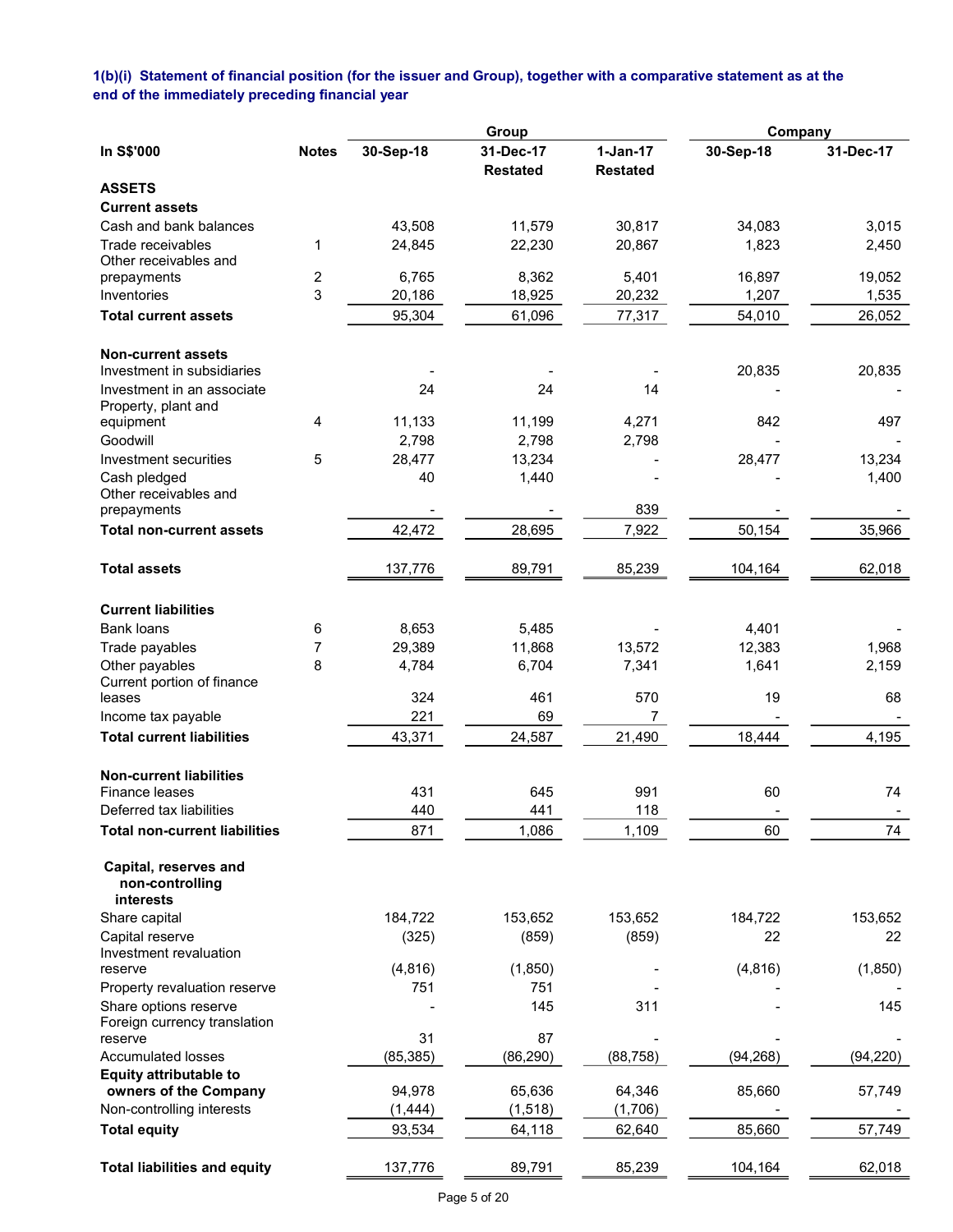#### Notes

#### 1 Trade receivables

The Group's trade receivables turnover as at 30 September 2018 is 33 days (31 December 2017: 27 days).

### 2 Other receivables and prepayments

The Group's other receivables and prepayments consist mainly of the following:

| 1.362 |
|-------|
| 5.752 |
| 425   |
|       |

Other receivables of \$4.4 million as at 30 September 2018 comprised mainly of \$2.9 million to be received from principals in relation to sell through, advertising and promotion support.

Prepayments of \$0.5 million as at 30 September 2018 comprised mainly of prepayment of professional fee of \$0.1 million, prepayment of road tax and insurance of \$0.1 million and deposits for the purchase of raw materials and equipment spare parts, prepayment of maintenance contract for equipment and for the last 2 months equipment hire purchase instalments, of \$0.2 million for DPAS operation.

### 3 Inventories

The Group's inventory turnover for the quarter ended 30 September 2018 is 31 days (31 December 2017: 27 days).

 Group inventories as at 30 September 2018 stood at \$20.2 million (31 December 2017: \$18.9 million) with the increase in inventory holding mainly due to the purchase of handsets and pre-paid cards towards quarter end.

#### 4 Property, plant and equipment

 Property, plant and equipment as at 30 September 2018 mainly pertain to leasehold land and building of \$7.5 million in Malaysia for DPAS operation.

### 5 Investment securities

Investment securities pertain to the investment in marketable securities during the period.

The securities are of companies broadly categorised within the following business sectors:

| <b>Business Sectors</b> | % of Holdings |
|-------------------------|---------------|
| Telecommunications      | 39.3%         |
| Infrastructure          | 34.5%         |
| Real estate             | 10.5%         |
| Leisure and hospitality | 6.6%          |
| Sports                  | 4.5%          |
| Transportation          | 3.3%          |
| Commodities             | 1.3%          |
| <b>TOTAL</b>            | 100%          |

#### 6 Bank loans

Bank loans comprised mainly of bank loans of \$4.3 million secured for the financing of new property in Malaysia for DPAS operations and term loans of \$4.4 million for the investment in marketable securities.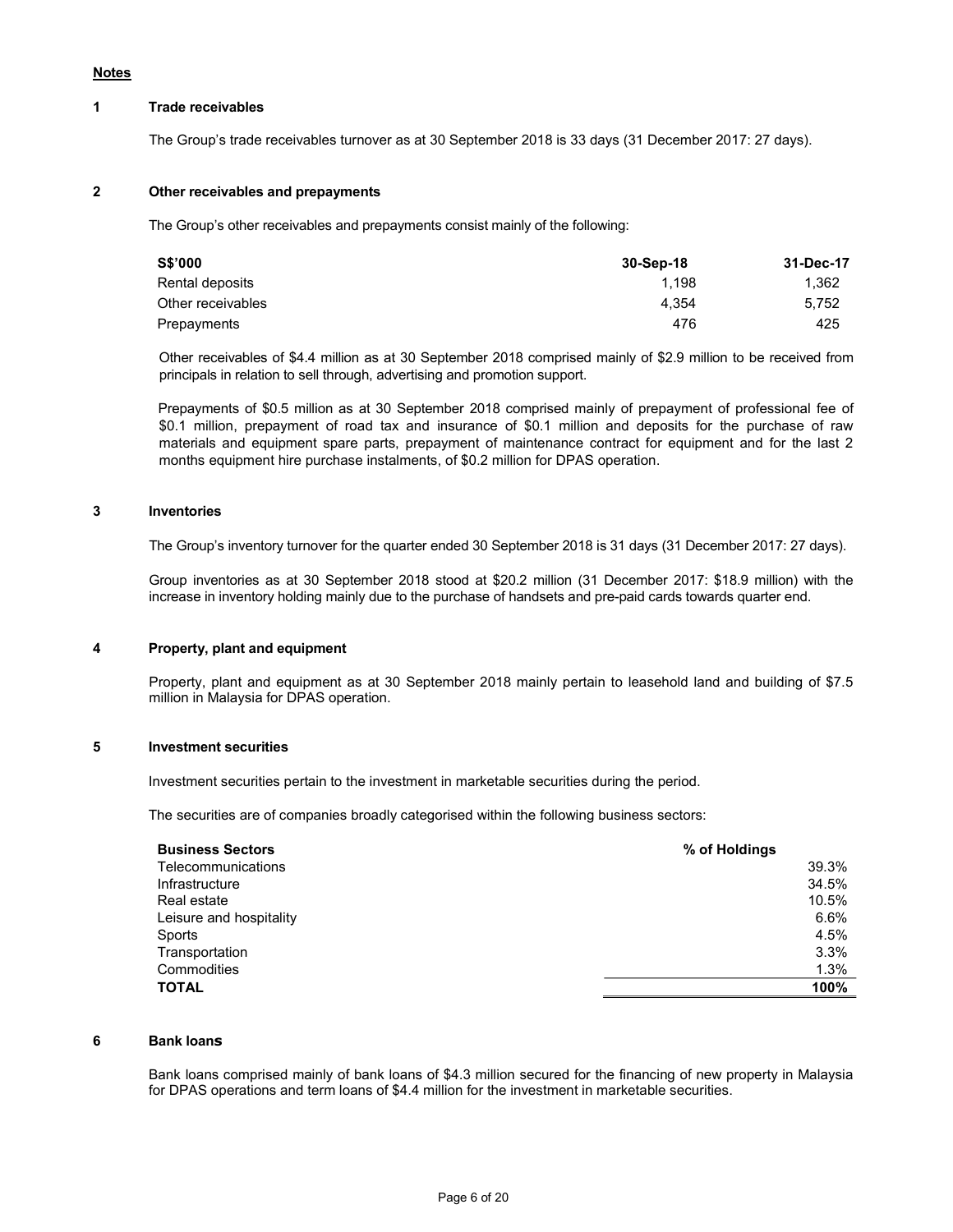## 7 Trade payables

The Group's trade payables turnover as at 30 September 2018 is 32 days (31 December 2017: 18 days).

Higher trade payables turnover days mainly pertained to the pending settlement for the purchase of marketable securities amounting to \$10.8 million at period end.

#### 8 Other payables

The Group's other payables consist of the following:

| <b>S\$'000</b>                                                | 30-Sep-18 | 31-Dec-17 |
|---------------------------------------------------------------|-----------|-----------|
| Advertising, promotion and sell through funds from principals | 1.151     | 1.568     |
| Accrued staff costs                                           | 1.012     | 1.078     |
| Other accrued operating expenses                              | 693       | 717       |

#### 1(b)(ii) Aggregate amount of Group's borrowings and debt securities

#### Amount repayable in one year or less, or on demand

|                     | As at 30-Sep-18       | As at 31-Dec-17     |                              |
|---------------------|-----------------------|---------------------|------------------------------|
| Secured<br>(\$'000) | Unsecured<br>(\$'000) | Secured<br>(\$'000) | <b>Unsecured</b><br>(\$'000) |
| 8.977               | -                     | 5.946               | -                            |

#### Amount repayable after one year

|                     | As at 30-June-18      | As at 31-Dec-17   |                       |  |  |
|---------------------|-----------------------|-------------------|-----------------------|--|--|
| Secured<br>(\$'000) | Unsecured<br>(\$'000) | Secured<br>\$'000 | Unsecured<br>(\$'000) |  |  |
| 431                 | -                     | 645               | -                     |  |  |

#### Details of collateral

The secured borrowings comprise of outstanding finance lease of \$0.8 million on certain motor vehicles and machinery, bank loan of \$4.3 million secured against fixed deposits and an open legal mortgage over a commercial property in Malaysia and term loan of \$4.4 million secured against the investment securities.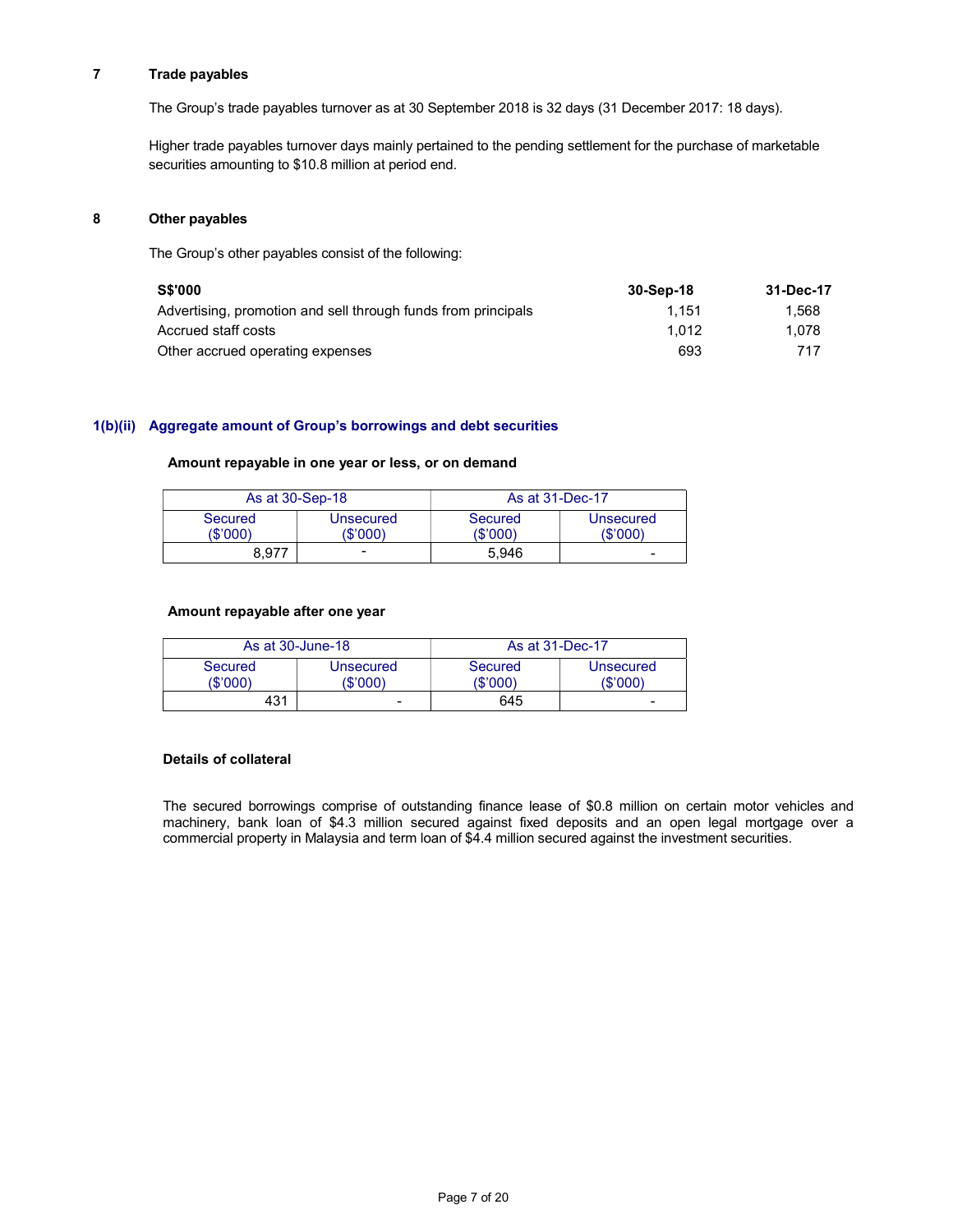| A statement of cash flows (for the Group), together with a comparative statement for the corresponding<br>period of the immediately preceding financial year |                 |                          |                          |                                 |
|--------------------------------------------------------------------------------------------------------------------------------------------------------------|-----------------|--------------------------|--------------------------|---------------------------------|
|                                                                                                                                                              |                 |                          |                          |                                 |
|                                                                                                                                                              |                 |                          |                          |                                 |
|                                                                                                                                                              |                 |                          |                          |                                 |
|                                                                                                                                                              |                 |                          |                          |                                 |
|                                                                                                                                                              |                 |                          |                          |                                 |
|                                                                                                                                                              |                 |                          |                          |                                 |
|                                                                                                                                                              |                 |                          |                          |                                 |
|                                                                                                                                                              |                 |                          |                          |                                 |
|                                                                                                                                                              |                 |                          |                          |                                 |
| In S\$'000                                                                                                                                                   | $3Q-18$         | $3Q-17$                  | <b>YTD-18</b>            | <b>YTD-17</b>                   |
| <b>Operating activities</b>                                                                                                                                  |                 |                          |                          |                                 |
| Profit before income tax from continuing operations                                                                                                          | 544             | 1,521                    | 2,111                    | 3,274                           |
| Profit (Loss) before income tax from discontinued                                                                                                            |                 |                          |                          |                                 |
| operations                                                                                                                                                   | $\mathbf{2}$    | $\overline{7}$           | (63)                     | (334)                           |
|                                                                                                                                                              | 546             | 1,528                    | 2,048                    | 2,940                           |
|                                                                                                                                                              |                 |                          |                          |                                 |
| Adjustments for:<br>Depreciation expenses                                                                                                                    | 413             | 408                      | 1,247                    | 1,141                           |
| Interest expenses                                                                                                                                            | 106             | 89                       | 284                      | 226                             |
| Interest income from fixed deposits                                                                                                                          | (83)            | (15)                     | (121)                    | (85)                            |
| Interest income from loan to a third party                                                                                                                   | $\blacksquare$  | (525)                    | (319)                    | (593)                           |
| Dividend income                                                                                                                                              | (491)           | (317)                    | (905)                    | (384)                           |
| (Gain) Loss on disposal of plant and equipment                                                                                                               | (8)             | 2                        | (3)                      | (119)                           |
| Plant and equipment written off                                                                                                                              | 8<br>50         | 40<br>$\sim$             | 42<br>50                 | 108<br>$\overline{\phantom{a}}$ |
| Reversal of liabilities written back<br>Provision for shop closure costs                                                                                     |                 |                          |                          | 205                             |
| Allowance for inventories                                                                                                                                    | 107             | 132                      | 351                      | 361                             |
| (Reversal of) Allowance for doubtful trade receivables                                                                                                       | (3)             | (9)                      | 9                        | 28                              |
| Bad debts written off - trade                                                                                                                                |                 |                          |                          | $\overline{2}$                  |
| Share of loss (profit) of an associate                                                                                                                       | 3               | (3)                      | (2)                      | (5)                             |
| Net foreign exchange loss                                                                                                                                    | 120             | 14                       | 173                      | 128                             |
| Operating cash flows before movements<br>in working capital                                                                                                  | 768             | 1,344                    | 2,854                    | 3,953                           |
| Trade receivables                                                                                                                                            | (4, 298)        | (6, 943)                 | (2,624)                  | 477                             |
| Other receivables and prepayments                                                                                                                            | (1,255)         | (996)                    | (2,229)                  | (303)                           |
| Inventories                                                                                                                                                  | 4,553           | (1, 454)                 | (1,612)                  | (3,526)                         |
| Trade payables                                                                                                                                               | 3,200           | 11,668                   | 6,673                    | 6,604                           |
| Other payables                                                                                                                                               | (781)           | (3,401)                  | (1, 435)                 | (933)                           |
| Cash generated from operations                                                                                                                               | 2,187           | 218                      | 1,627                    | 6,272                           |
| Income tax (paid) refund                                                                                                                                     | (25)            | 70                       | (145)                    | 429                             |
| Interest received<br>Net cash generated from operating activities                                                                                            | 83<br>2,245     | 540<br>828               | 121<br>1,603             | 678<br>7,379                    |
|                                                                                                                                                              |                 |                          |                          |                                 |
| <b>Investing activities</b>                                                                                                                                  |                 |                          |                          |                                 |
| Proceeds from disposal of plant and equipment                                                                                                                | 4               |                          |                          | 622                             |
| Purchase of plant and equipment (Note A)                                                                                                                     | (69)            | (374)                    | (1, 186)                 | (6, 798)                        |
| Purchase of investment securities                                                                                                                            |                 | (3,790)                  | (7, 361)                 | (15,084)                        |
| Loan to a third party                                                                                                                                        |                 | $\blacksquare$           | $\overline{\phantom{a}}$ |                                 |
| Repayment of loan from a third party                                                                                                                         |                 |                          | 3,600                    |                                 |
| Interest received from loan to a third party<br>Dividend income from investment securities                                                                   | 491             | 317                      | 551<br>905               | 384                             |
| Net cash generated from (used in) investing activities                                                                                                       | 426             | (3, 847)                 | (3, 487)                 | (20, 876)                       |
|                                                                                                                                                              |                 |                          |                          |                                 |
| <b>Financing activities</b>                                                                                                                                  |                 |                          |                          |                                 |
| Proceeds from issuance of ordinary shares, net                                                                                                               | 223             | $\blacksquare$           | 31,070                   | $\blacksquare$                  |
| Interest paid                                                                                                                                                | (64)            | (89)                     | (242)                    | (226)                           |
| Repayment of obligations under finance leases<br>Uplift of cash pledge                                                                                       | (149)           | (148)<br>$\sim$          | (386)                    | (430)                           |
| Dividends paid to shareholders                                                                                                                               | 1,400           | (500)                    | 1,400<br>(1,000)         | (1,400)<br>(1,800)              |
| Loan to a third party                                                                                                                                        |                 | $\overline{\phantom{a}}$ | $\overline{\phantom{a}}$ | (5,000)                         |
| Repayment of bank borrowings                                                                                                                                 | (1,360)         | (943)                    | (1,693)                  | (2, 112)                        |
| Proceeds from bank borrowings                                                                                                                                | (138)           | 982                      | 4,664                    | 8,466                           |
| Net cash used in financing activities                                                                                                                        | (88)            | (698)                    | 33,813                   | (2,502)                         |
|                                                                                                                                                              |                 |                          |                          |                                 |
| Net increase (decrease) in cash and cash equivalents<br>Cash and cash equivalents at beginning of period                                                     | 2,583<br>40,925 | (3,717)<br>18,496        | 31,929<br>11,579         | (15,999)<br>30,778              |
| Cash and cash equivalents at end of period (Note B)                                                                                                          | 43,508          | 14,779                   | 43,508                   |                                 |
|                                                                                                                                                              |                 |                          |                          | 14,779                          |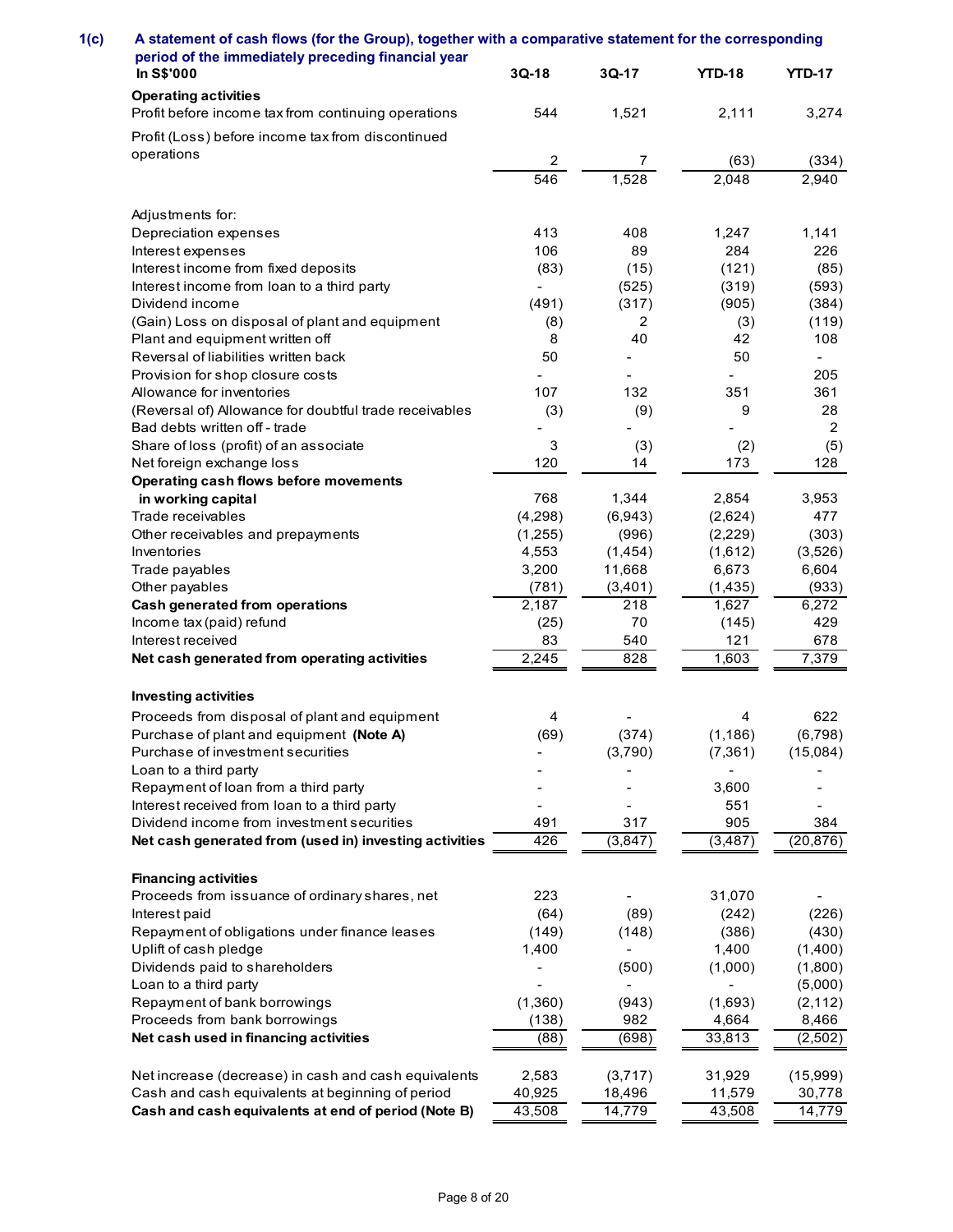# **Notes**

### A. Purchase of property, plant and equipment:

In 3Q-18, the Group acquired plant and equipment with an aggregate cost of \$101,000 (3Q-17: \$ 474,000) of which \$32,000 (3Q-17: \$100,000) was acquired under finance lease arrangements.

In YTD-18, the Group acquired plant and equipment with an aggregate cost of \$1,218,000 (YTD17: \$ 6,898,000) of which \$32,000 (YTD-17: \$100,000) was acquired under finance lease arrangements.

## B. Cash and cash equivalents at end of period comprise of:

| In S\$'000                                      | $3Q-18$        | $3Q-17$           |
|-------------------------------------------------|----------------|-------------------|
| Cash                                            | 43.548<br>(40) | 16.217<br>(1,438) |
| Less: Cash pledged<br>Cash and cash equivalents | 43,508         | 14.779            |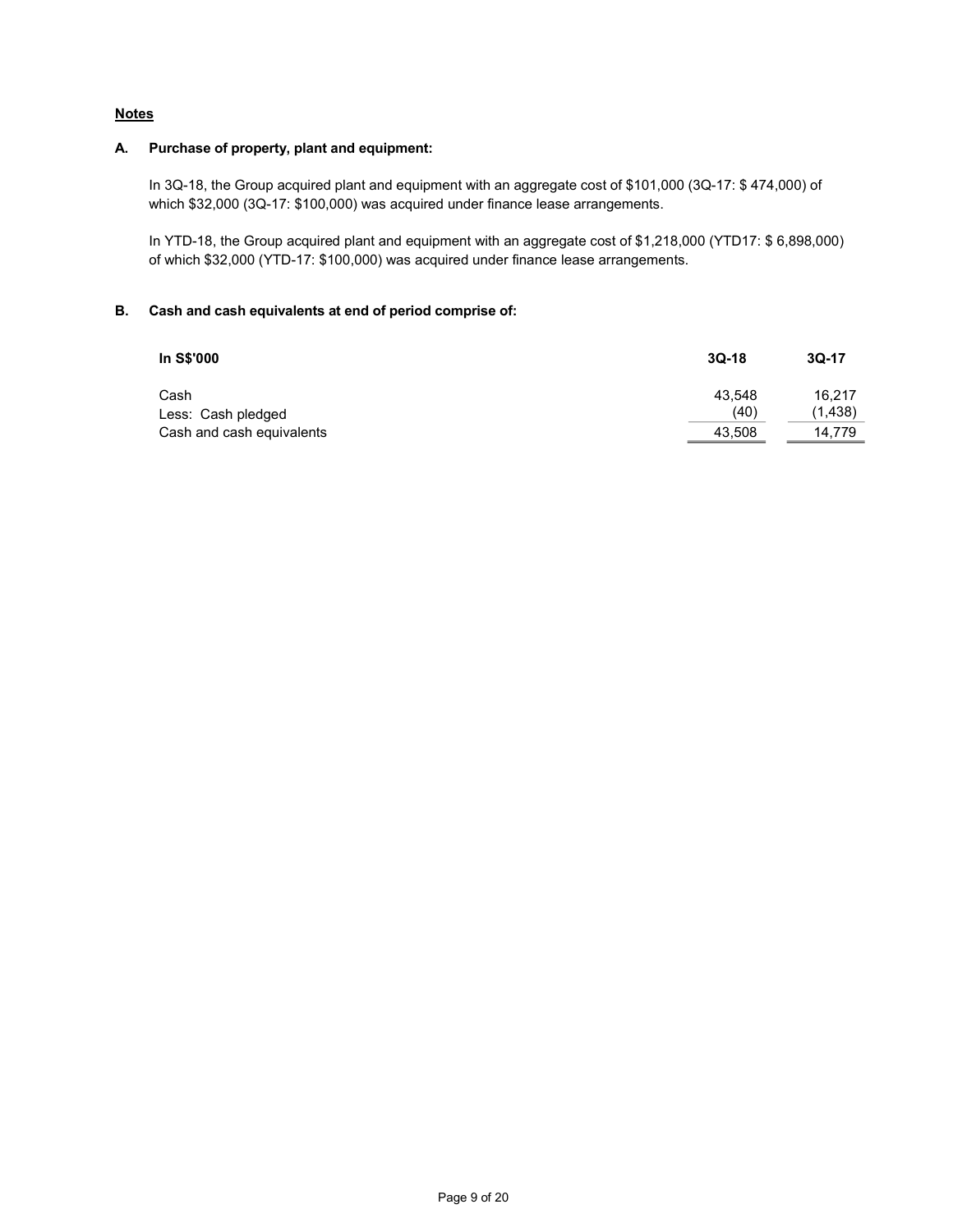|                                                                                                          | <b>Share</b>            | Capital | Investment<br>revaluation | <b>Property</b><br>revaluation  | issues and distributions to shareholders, together with a comparative statement for the corresponding period of the immediately preceding financial year<br>Share<br>options | Currency                 | translation Accumulated             | <b>Attributable</b><br>to equity holders Non-controlling |                        |                   |
|----------------------------------------------------------------------------------------------------------|-------------------------|---------|---------------------------|---------------------------------|------------------------------------------------------------------------------------------------------------------------------------------------------------------------------|--------------------------|-------------------------------------|----------------------------------------------------------|------------------------|-------------------|
| In S\$'000<br>Group                                                                                      | capital                 | reserve | reserve                   | reserve                         | reserve                                                                                                                                                                      | reserve                  | losses                              | of the Company                                           | interests              | Total             |
|                                                                                                          |                         |         |                           |                                 |                                                                                                                                                                              |                          |                                     |                                                          |                        |                   |
| Balance as at 31 December 2017                                                                           | 153,652                 | (859)   | (1, 850)                  | 751                             | 145                                                                                                                                                                          | (738)                    | (85, 465)                           | 65,636                                                   | (1, 518)               | 64,118            |
| Adoption of the SFRS (I)<br>Balance as at 1 January 2018                                                 | 153,652                 | (859)   | (1, 850)                  | $\overline{\phantom{a}}$<br>751 | 145                                                                                                                                                                          | 825<br>87                | (825)<br>(86, 290)                  | 65,636                                                   | (1, 518)               | 64,118            |
|                                                                                                          |                         |         |                           |                                 |                                                                                                                                                                              |                          |                                     |                                                          |                        |                   |
| Total comprehensive (loss) income for the period                                                         |                         |         |                           |                                 |                                                                                                                                                                              |                          |                                     |                                                          |                        |                   |
| Profit for the period                                                                                    |                         |         |                           |                                 |                                                                                                                                                                              | 122                      | 756                                 | 756                                                      | 28                     | 784               |
| Other comprehensive (loss) income for the period<br>Total                                                |                         |         | (1, 543)<br>(1, 543)      |                                 |                                                                                                                                                                              | 122                      | 756                                 | (1, 421)<br>(665)                                        | (1)<br>$\overline{27}$ | (1, 422)<br>(638) |
|                                                                                                          |                         |         |                           |                                 |                                                                                                                                                                              |                          |                                     |                                                          |                        |                   |
| Balance as at 31 March 2018                                                                              | 153,652                 | (859)   | (3, 393)                  | 751                             | $\overline{145}$                                                                                                                                                             | 209                      | (85, 534)                           | 64,971                                                   | (1, 491)               | 63,480            |
| Total comprehensive loss for the period                                                                  |                         |         |                           |                                 |                                                                                                                                                                              |                          |                                     |                                                          |                        |                   |
| Profit (loss) for the period                                                                             |                         |         | $\overline{\phantom{a}}$  |                                 |                                                                                                                                                                              | $\overline{\phantom{a}}$ | 576                                 | 576                                                      | (43)                   | 533               |
| Other comprehensive (loss) income for the period                                                         |                         |         | (1, 393)                  |                                 |                                                                                                                                                                              | (20)                     | $\blacksquare$                      | (1, 413)                                                 | 9                      | (1, 404)          |
| Total                                                                                                    | $\sim$                  | $\sim$  | (1, 393)                  |                                 |                                                                                                                                                                              | (20)                     | 576                                 | (837)                                                    | (34)                   | (871)             |
| Transactions with owners, recognised directly in equity                                                  |                         |         |                           |                                 |                                                                                                                                                                              |                          |                                     |                                                          |                        |                   |
| Issue of shares pursuant to rights cum warrants issue                                                    | 31,166                  |         |                           |                                 |                                                                                                                                                                              |                          |                                     | 31,166                                                   |                        | 31,166            |
| Expense in relation to issuance of right shares<br>Dividends                                             | (319)<br>$\overline{a}$ |         |                           |                                 |                                                                                                                                                                              |                          | $\overline{\phantom{a}}$<br>(1,000) | (319)<br>(1,000)                                         | $\sim$                 | (319)<br>(1,000)  |
| Transfer between reserves upon expiry of share options                                                   | $\sim$                  |         |                           |                                 | (145)                                                                                                                                                                        |                          | 145                                 | $\sim$                                                   |                        | $\sim$            |
| Total                                                                                                    | 30,847                  |         |                           |                                 | (145)                                                                                                                                                                        |                          | (855)                               | 29,847                                                   | $\sim$                 | 29,847            |
| Balance as at 30 June 2018                                                                               | 184,499                 | (859)   | (4,786)                   | 751                             | $\sim$                                                                                                                                                                       | 189                      | (85, 813)                           | 93,981                                                   | (1, 525)               | 92,456            |
|                                                                                                          |                         |         |                           |                                 |                                                                                                                                                                              |                          |                                     |                                                          |                        |                   |
| Total comprehensive income for the period                                                                |                         |         |                           |                                 |                                                                                                                                                                              |                          |                                     |                                                          |                        |                   |
| Profit for the period                                                                                    |                         |         | $\sim$                    | $\overline{\phantom{a}}$        |                                                                                                                                                                              | $\sim$                   | 428                                 | 428                                                      | 12                     | 440               |
| Other comprehensive (loss) income for the period<br>Total                                                |                         |         | (30)<br>(30)              |                                 |                                                                                                                                                                              | (158)<br>(158)           | $\overline{\phantom{a}}$<br>428     | (188)<br>240                                             | 69<br>81               | (119)<br>321      |
|                                                                                                          |                         |         |                           |                                 |                                                                                                                                                                              |                          |                                     |                                                          |                        |                   |
| Transactions with owners, recognised directly in equity                                                  |                         |         |                           |                                 |                                                                                                                                                                              |                          |                                     |                                                          |                        |                   |
| Issue of shares pursuant to rights cum warrants issue<br>Expense in relation to issuance of right shares | 232                     |         |                           |                                 |                                                                                                                                                                              |                          |                                     | 232                                                      |                        | 232               |
| Waiver of loan from related party                                                                        | (9)                     | 534     |                           |                                 |                                                                                                                                                                              |                          |                                     | (9)<br>534                                               | $\blacksquare$         | (9)<br>534        |
| <b>Total</b>                                                                                             | 223                     | 534     |                           |                                 |                                                                                                                                                                              |                          |                                     | 757                                                      |                        | 757               |
|                                                                                                          |                         |         |                           |                                 |                                                                                                                                                                              |                          |                                     |                                                          |                        |                   |
| Balance as at 30 September 2018                                                                          | 184,722                 | (325)   | (4, 816)                  | 751                             | $\overline{\phantom{a}}$                                                                                                                                                     | 31                       | (85, 385)                           | 94,978                                                   | (1, 444)               | 93,534            |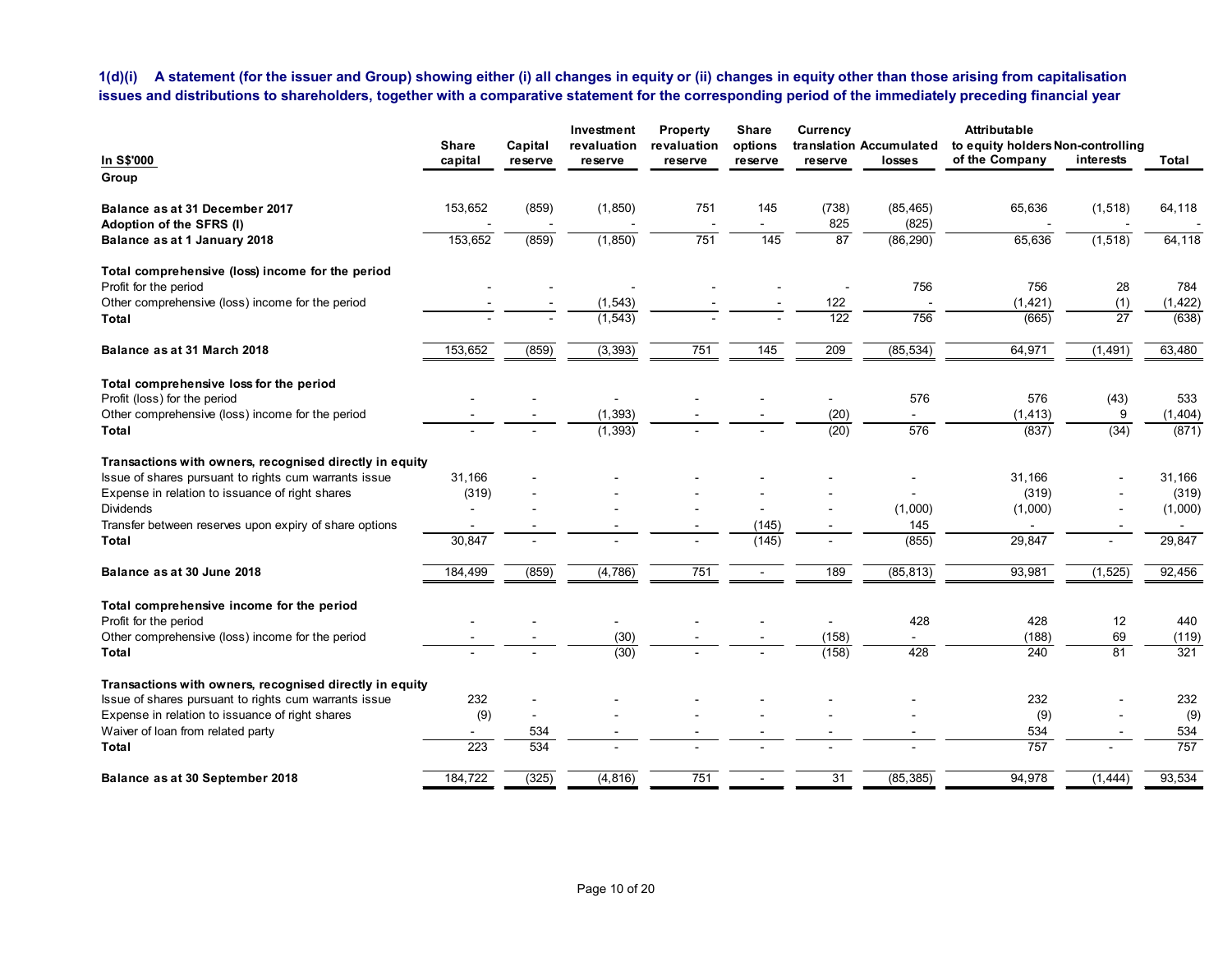|                                                                                  | Share                    | Capital                  | Investment<br>revaluation | Property<br>revaluation | Share<br>options         | Currency                 | translation Accumulated | Attributable<br>to equity holders Non-controlling |              |                   |
|----------------------------------------------------------------------------------|--------------------------|--------------------------|---------------------------|-------------------------|--------------------------|--------------------------|-------------------------|---------------------------------------------------|--------------|-------------------|
| <u>In S\$'000</u><br>Group                                                       | capital                  | reserve                  | reserve                   | reserve                 | reserve                  | reserve                  | losses                  | of the Company                                    | interests    | Total             |
|                                                                                  |                          |                          |                           |                         |                          |                          |                         |                                                   |              |                   |
| Balance as at 31 December 2016                                                   | 153,652                  | (859)                    |                           |                         | 311                      | (825)                    | (87, 933)               | 64,346                                            | (1,706)      | 62,640            |
| Adoption of the SFRS (I)                                                         |                          |                          |                           |                         | $\sim$                   | 825                      | (825)                   |                                                   |              |                   |
| Balance as at 1 January 2017                                                     | 153,652                  | (859)                    |                           |                         | 311                      | $\sim$                   | (88, 758)               | 64,346                                            | (1,706)      | 62,640            |
| Total comprehensive income (loss) for the period                                 |                          |                          |                           |                         |                          |                          |                         |                                                   |              |                   |
| Profit (Loss) for the period<br>Other comprehensive (loss) income for the period |                          |                          |                           |                         |                          | (73)                     | 188                     | 188<br>(73)                                       | (201)<br>33  | (13)<br>(40)      |
| Total                                                                            |                          |                          |                           |                         |                          | (73)                     | $\overline{188}$        | $\overline{115}$                                  | (168)        | $\overline{(53)}$ |
| Transactions with owners, recognised directly in equity                          |                          |                          |                           |                         |                          |                          |                         |                                                   |              |                   |
| Transfer between reserves upon expiry of share options<br>Total                  |                          |                          |                           |                         | (21)<br>(21)             |                          | 21<br>$\overline{21}$   |                                                   |              |                   |
|                                                                                  |                          |                          |                           |                         |                          |                          |                         |                                                   |              |                   |
| Balance as at 31 March 2017                                                      | 153,652                  | (859)                    | $\sim$                    | $\sim$                  | 290                      | (73)                     | (88, 549)               | 64,461                                            | (1, 874)     | 62,587            |
| Total comprehensive income for the period                                        |                          |                          |                           |                         |                          |                          |                         |                                                   |              |                   |
| Profit for the period<br>Other comprehensive income for the period               | $\overline{\phantom{a}}$ | $\sim$                   | $\sim$<br>54              | $\sim$                  | $\overline{\phantom{a}}$ | $\sim$<br>25             | 1,201<br>$\sim$         | 1,201<br>79                                       | 70<br>$10\,$ | 1,271<br>89       |
| Total                                                                            |                          |                          | 54                        |                         |                          | 25                       | 1,201                   | 1,280                                             | 80           | 1,360             |
| Transactions with owners, recognised directly in equity                          |                          |                          |                           |                         |                          |                          |                         |                                                   |              |                   |
| Dividends                                                                        |                          |                          |                           |                         | $\blacksquare$           |                          | (1,300)                 | (1,300)                                           |              | (1, 300)          |
| Transfer between reserves upon expiry of share options<br>Total                  |                          |                          |                           |                         | (135)<br>(135)           | $\overline{\phantom{a}}$ | 135<br>(1, 165)         | $\sim$<br>(1,300)                                 | $\sim$       | $\sim$<br>(1,300) |
| Balance as at 30 June 2017                                                       | 153,652                  | (859)                    | 54                        | $\sim$                  | $\overline{155}$         | (48)                     | (88, 513)               | 64,441                                            | (1,794)      | 62,647            |
|                                                                                  |                          |                          |                           |                         |                          |                          |                         |                                                   |              |                   |
| Total comprehensive income for the period<br>Profit for the period               |                          | $\sim$                   | $\sim$                    | $\sim$                  |                          | $\sim$                   | 1,396                   | 1,396                                             | 29           | 1,425             |
| Other comprehensive income for the period                                        |                          |                          | (1, 289)                  | 1,484                   |                          | (1)                      | $\sim$                  | 194                                               | 12           | 206               |
| Total                                                                            |                          |                          | (1, 289)                  | 1,484                   |                          | (1)                      | 1,396                   | 1,590                                             | 41           | 1,631             |
| Transactions with owners, recognised directly in equity                          |                          |                          |                           |                         |                          |                          |                         |                                                   |              |                   |
| Dividends<br>Transfer between reserves upon expiry of share options              |                          |                          |                           |                         | $\sim$<br>(10)           | $\overline{\phantom{a}}$ | (500)<br>10             | (500)<br>$\sim$                                   |              | (500)<br>$\sim$   |
| Total                                                                            |                          | $\overline{\phantom{0}}$ | $\overline{\phantom{a}}$  |                         | (10)                     | $\overline{\phantom{a}}$ | (490)                   | (500)                                             | $\sim$       | (500)             |
|                                                                                  |                          |                          |                           |                         |                          |                          |                         |                                                   |              |                   |
| Balance as at 30 September 2017                                                  | 153,652                  | (859)                    | (1, 235)                  | 1,484                   | 145                      | (49)                     | (87, 607)               | 65,531                                            | (1,753)      | 63,778            |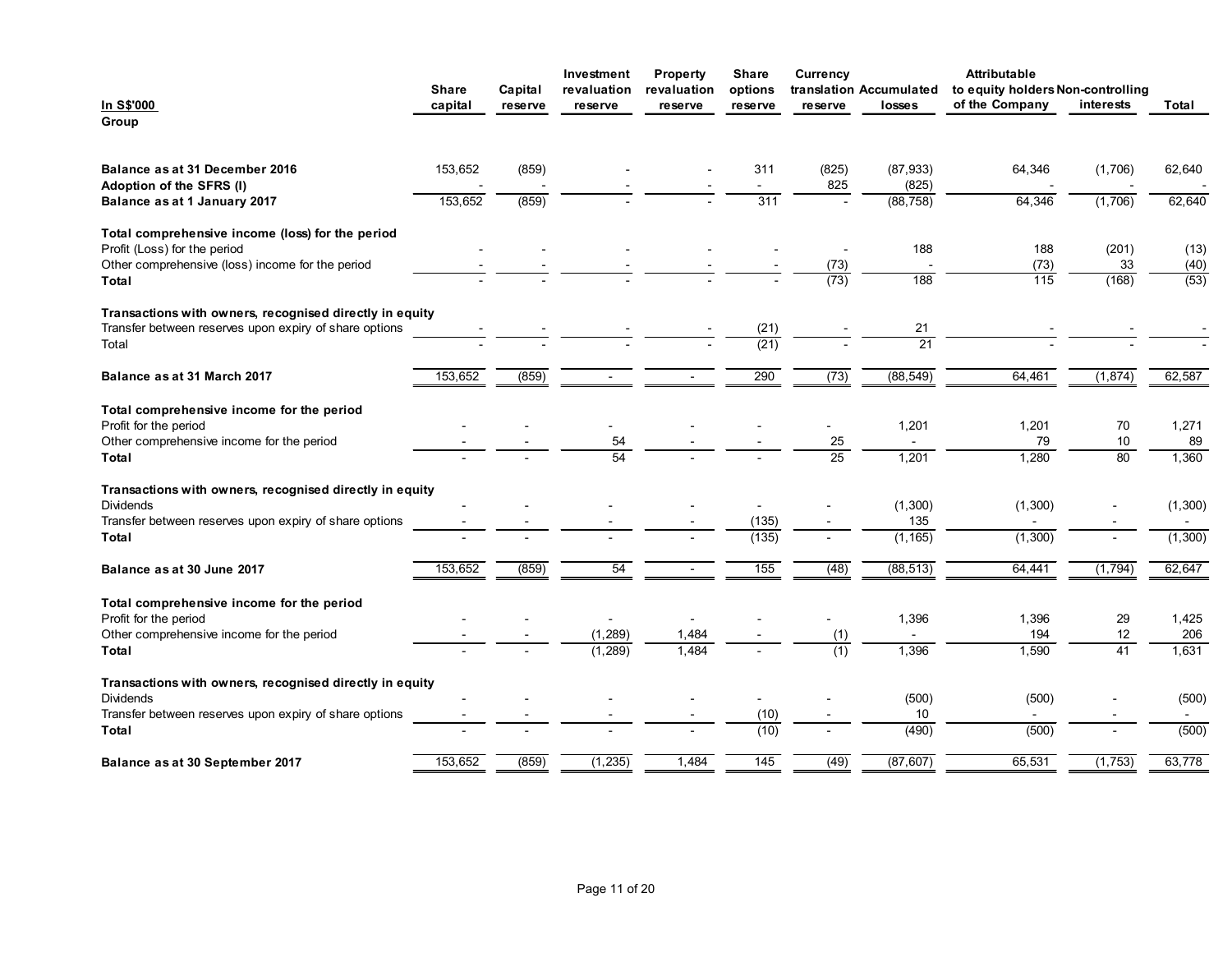| In S\$'000<br>Company                                                                                                                                               | Share<br>capital | Capital<br>reserve | Investment<br>revaluation<br>reserve | Share<br>options<br>reserve              | Accumulated<br>losses           | Total                       |
|---------------------------------------------------------------------------------------------------------------------------------------------------------------------|------------------|--------------------|--------------------------------------|------------------------------------------|---------------------------------|-----------------------------|
| Balance as at 1 January 2018                                                                                                                                        | 153,652          | 22                 | (1, 850)                             | 145                                      | (94, 220)                       | 57,749                      |
| Total comprehensive loss for the period                                                                                                                             |                  |                    |                                      |                                          |                                 |                             |
| Profit for the period<br>Other comprehensive loss for the period                                                                                                    |                  |                    | $\blacksquare$<br>(1, 543)           |                                          | 436<br>$\overline{\phantom{a}}$ | 436<br>(1, 543)             |
|                                                                                                                                                                     |                  |                    | (1, 543)                             |                                          | 436                             | (1, 107)                    |
| Balance as at 31 March 2018                                                                                                                                         | 153,652          | $\overline{22}$    | (3, 393)                             | $\frac{145}{2}$                          | (93, 784)                       | 56,642                      |
| Total comprehensive loss for the period<br>Profit for the period                                                                                                    |                  |                    | $\blacksquare$                       |                                          | 165                             | 165                         |
| Other comprehensive loss for the period<br><b>Total</b>                                                                                                             |                  |                    | (1, 393)<br>(1, 393)                 |                                          | $\sim$<br>165                   | (1, 393)<br>(1,228)         |
| Transactions with owners, recognised directly in equity                                                                                                             |                  |                    |                                      |                                          |                                 |                             |
| Issue of shares pursuant to rights cum warrants issue<br>Expense in relation to issuance of right shares                                                            | 31,166<br>(319)  |                    |                                      |                                          |                                 | 31,166<br>(319)             |
| Dividends<br>Transfer between reserves upon expiry of share options<br>Total                                                                                        | 30,847           |                    |                                      | (145)<br>(145)                           | (1,000)<br>145<br>(855)         | (1,000)<br>$\sim$<br>29,847 |
| Balance as at 30 June 2018                                                                                                                                          | 184,499          | $\overline{22}$    | (4, 786)                             | $\overline{\phantom{0}}$                 | (94, 474)                       | 85,261                      |
| Total comprehensive income for the period                                                                                                                           |                  |                    |                                      |                                          |                                 |                             |
| Profit for the period<br>Other comprehensive loss for the period                                                                                                    |                  |                    | $\overline{\phantom{a}}$<br>(30)     |                                          | 206                             | 206<br>(30)                 |
| <b>Total</b>                                                                                                                                                        |                  |                    | (30)                                 |                                          | 206                             | 176                         |
| Transactions with owners, recognised directly in equity<br>Issue of shares pursuant to rights cum warrants issue<br>Expense in relation to issuance of right shares | 232<br>(9)       |                    |                                      |                                          |                                 | 232<br>(9)                  |
| <b>Total</b>                                                                                                                                                        | 223              |                    |                                      |                                          |                                 | 223                         |
| Balance as at 30 September 2018                                                                                                                                     | 184,722          | 22                 | (4, 816)                             | $\overline{\phantom{a}}$                 | (94, 268)                       | 85,660                      |
| Balance as at 1 January 2017                                                                                                                                        | 153,652          | 22                 |                                      | 311                                      | (94, 872)                       | 59,113                      |
| Loss for the period, representing total comprehensive loss for the period                                                                                           |                  |                    |                                      |                                          | (485)                           | (485)                       |
| Transactions with owners, recognised directly in equity<br>Transfer between reserves upon expiry of share options<br><b>Total</b>                                   |                  |                    |                                      | (21)<br>(21)                             | 21<br>$\overline{21}$           |                             |
| Balance as at 31 March 2017                                                                                                                                         | 153,652          | $\overline{22}$    |                                      | 290                                      | (95, 336)                       | 58,628                      |
| Total comprehensive income for the period                                                                                                                           |                  |                    |                                      |                                          |                                 |                             |
| Profit for the period<br>Other comprehensive income for the period<br><b>Total</b>                                                                                  |                  |                    | 54<br>54                             |                                          | 997<br>997                      | 997<br>54<br>1,051          |
| Transactions with owners, recognised directly in equity                                                                                                             |                  |                    |                                      |                                          |                                 |                             |
| Dividends<br>Transfer between reserves upon expiry of share options                                                                                                 |                  |                    |                                      | $\overline{\phantom{a}}$<br>(135)        | (1,300)<br>135                  | (1,300)                     |
| Total                                                                                                                                                               |                  |                    |                                      | (135)                                    | (1, 165)                        | (1,300)                     |
| Balance as at 30 June 2017                                                                                                                                          | 153,652          | 22                 | 54                                   | 155                                      | (95, 504)                       | 58,379                      |
| Total comprehensive loss for the period<br>Profit for the period                                                                                                    |                  |                    | $\blacksquare$                       | $\overline{\phantom{a}}$                 | 634                             | 634                         |
| Other comprehensive loss for the period<br><b>Total</b>                                                                                                             |                  |                    | (1, 289)<br>(1, 289)                 |                                          | 634                             | (1, 289)<br>(655)           |
| Transactions with owners, recognised directly in equity                                                                                                             |                  |                    |                                      |                                          |                                 |                             |
| Dividends<br>Transfer between reserves upon expiry of share options<br><b>Total</b>                                                                                 |                  |                    |                                      | $\overline{\phantom{a}}$<br>(10)<br>(10) | (500)<br>10<br>(490)            | (500)                       |
| Balance as at 30 September 2017                                                                                                                                     | 153,652          | $\overline{22}$    | (1, 235)                             | $\frac{145}{2}$                          | (95, 360)                       | (500)<br>57,224             |
|                                                                                                                                                                     |                  |                    |                                      |                                          |                                 |                             |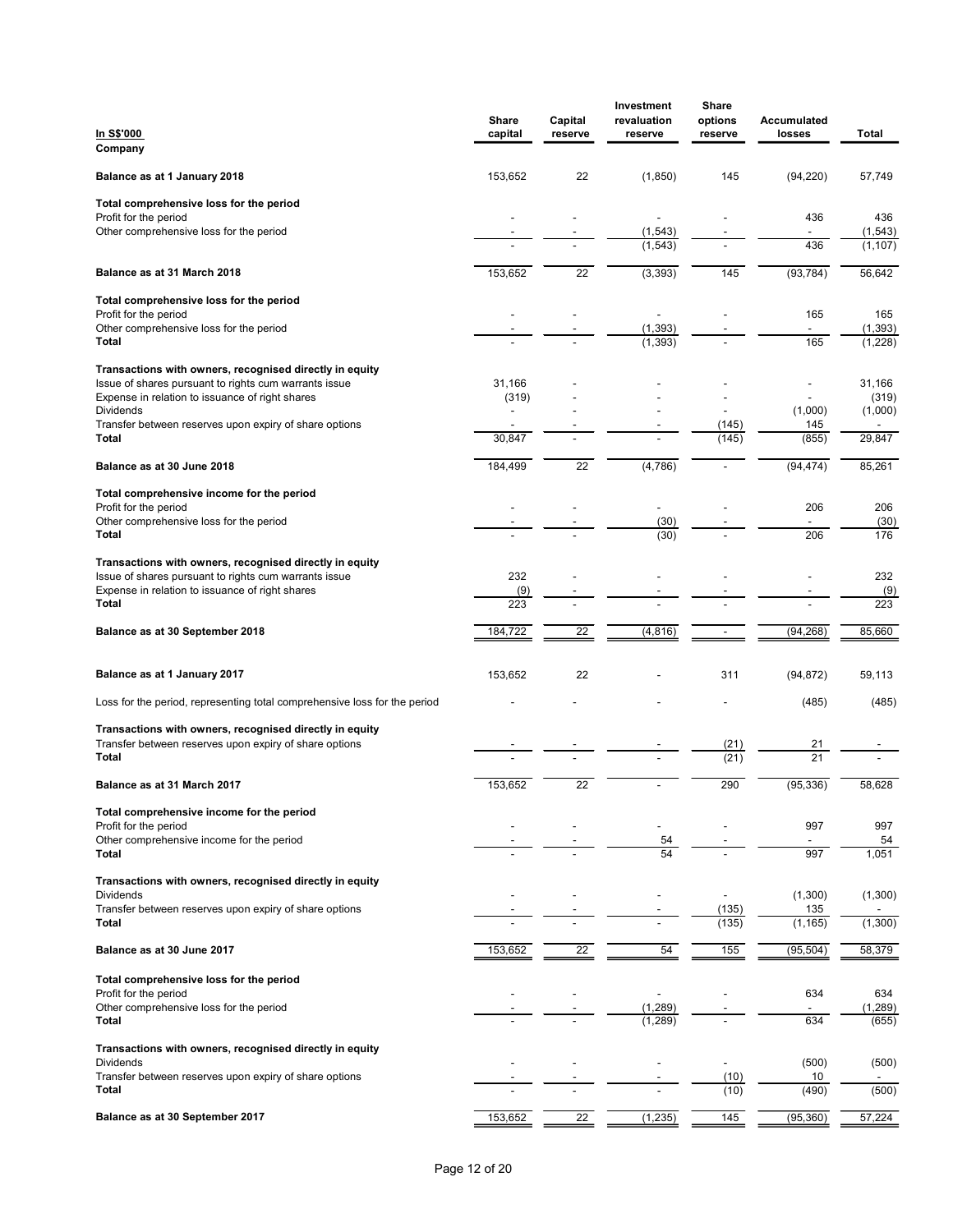1(d)(ii) Details of any changes in the Company's share capital arising from rights issue, bonus issue, share buybacks, exercise of share options or warrants, conversion of other issues of equity securities, issue of shares for cash or as consideration for acquisition or for any other purpose since the end of the previous period reported on. State also the number of shares that may be issued on conversion of all the outstanding convertibles as at the end of the current financial period reported on and as at the end of the corresponding period of the immediately preceding financial year

#### Issued share capital

In 3Q-18, the Company issued an additional 231,520,500 new ordinary shares through conversion of 225,577,500 Tranche 1 Warrants at \$0.001 and 5,943,000 Tranche 2 Warrants at \$0.0011. As a result, the Company's issued and paid-up capital increased to \$184,721,803 divided into 29,337,174,243 shares as at 30 September 2018.

As at 30 September 2017, the Company's issued and paid-up capital was \$153,652,141 divided into 12,528,241,084 shares. There were no movements in the Company's issued share capital for the quarter ended 30 September 2017.

### **Warrants**

On 18 June 2018, the Company issued 149,196,713,931 warrants and these warrants were subsequently listed on the SGX-ST on 22 June 2018. Each warrant carries the right to subscribe for one new ordinary shares in the capital of the Company.

The number of shares that may be issued on conversion of the Group's outstanding warrants as at 30-Sep-18 is as follows:

|                                                                          | 30-Sep-18       |
|--------------------------------------------------------------------------|-----------------|
| Tranche 1 Warrants, \$0.0010 per Warrant expiring on<br>17 December 2018 | 49,506,660,477  |
| Tranche 2 Warrants, \$0.0011 per Warrant expiring on<br>17 December 2019 | 49,726,294,977  |
| Tranche 3 Warrants, \$0.0070 per Warrant expiring on<br>17 June 2021     | 49,732,237,977  |
|                                                                          | 148,965,193,431 |

There were 225,577,500 Tranche 1 Warrants and 5,943,000 Tranche 2 Warrants exercised in the quarter ended 30 September 2018.

#### Share options

The Company had a share option scheme known as mDR Limited Share Option Scheme 2003 which was approved by members of the Company at the Extraordinary General Meeting held on 13 January 2003. The Scheme expired on 12 January 2013. Upon expiration of the Scheme, no further share option can be granted but the provisions of the Scheme will remain in full force and effect in respect of any share options granted prior to the expiration but not exercised at the time of expiration.

At 30 September 2018, there were Nil (30 September 2017: 7,300,000) outstanding share options which would entitle the holders to subscribe for a total of Nil (30 September 2017: 7,300,000) ordinary shares. Following the expiry of the share options in May 2018, there will be no valid and exercisable option under the scheme.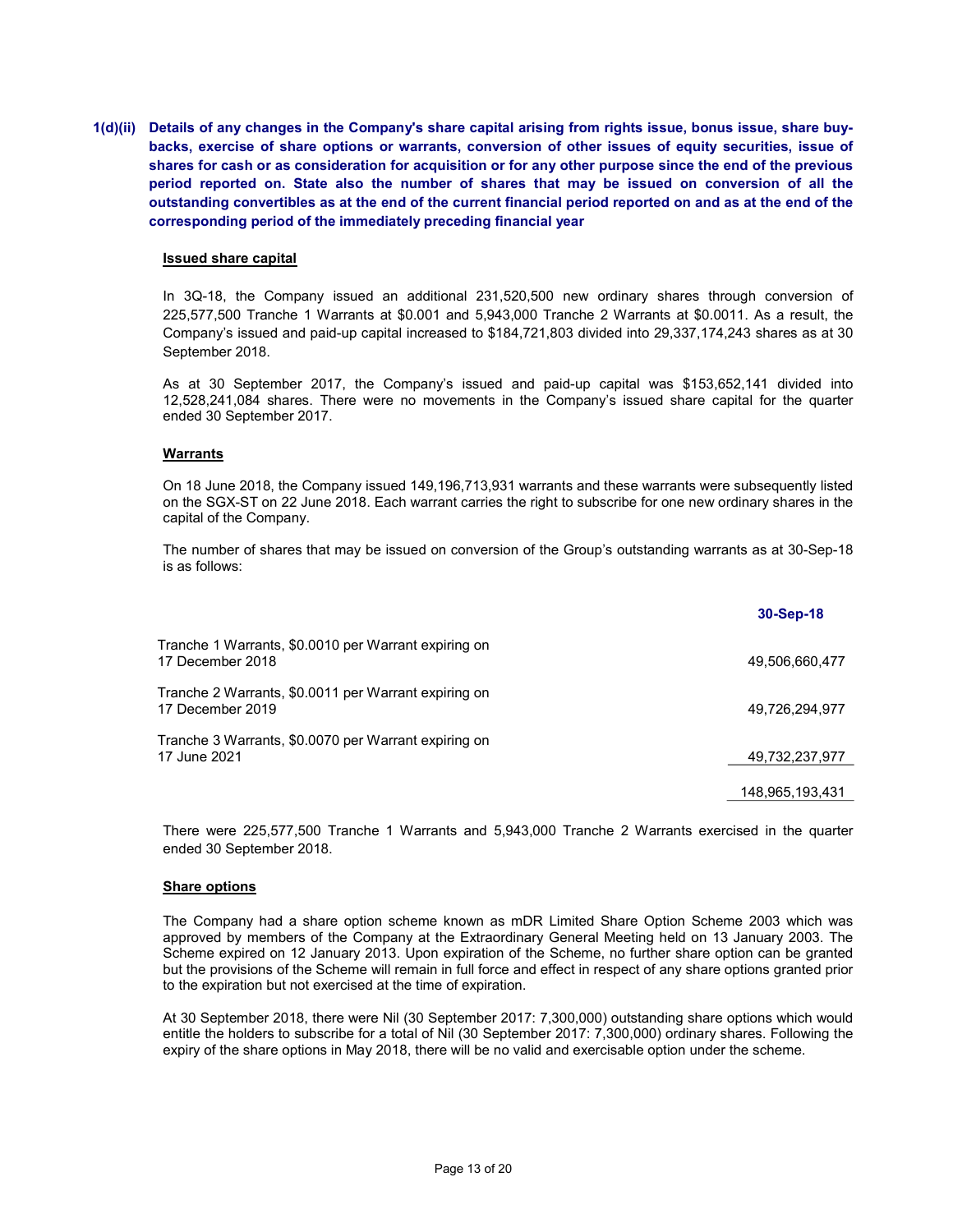#### Share Award Scheme

On 28 September 2018, the shareholders of the Company approved the share award scheme known as mDR Share Plan 2018. Under the mDR Share Plan 2018, the Company will deliver shares granted under an award by issuing new shares and/or transferring treasury shares free of charge, upon the participant satisfying such conditions as specified by the Committee administering the mDR Share Plan. As at 30 September 2018, no share award had been granted.

1(d)(iii) To show the total number of issued shares excluding treasury shares as at the end of the current financial period and as at the end of the immediately preceding year.

|                    |                | <b>Number of ordinary shares</b> |  |  |  |
|--------------------|----------------|----------------------------------|--|--|--|
|                    | 30-Sep-18      | 31-Dec-17                        |  |  |  |
| Issued and paid up | 29,337,174,243 | 12,528,241,084                   |  |  |  |

#### 1(d)(iv) A statement showing all sales, transfers, disposal, cancellation and/or use of treasury shares as at the end of the current financial period reported on.

Not applicable

### 2. Whether the figures have been audited, or reviewed and in accordance with which standard

The figures have not been audited or reviewed by the auditors of the Company.

### 3. Where the figures have been audited or reviewed, the auditors' report (including any qualifications or emphasis of matter)

Not applicable

#### 4. Whether the same accounting policies and methods of computation as in the issuer's most recently audited annual financial statements have been applied

The Group has applied the same accounting policies and methods of computation in the financial statements for the current financial period as compared with those used in the audited financial statements for the financial year ended 31 December 2017 except as explained in Note 5 below.

#### 5. If there are any changes in the accounting policies and methods of computation, including any required by an accounting standard, what has changed, as well as the reasons for, and the effect of, the change

In December 2017, the Accounting Standards Council (ASC) has issued a new financial reporting framework – Singapore Financial Reporting Standards (International) (SFRS (I)), which is to be adopted by Singaporeincorporated companies listed on the Singapore Exchange (SGX), for annual periods beginning on or after 1 January 2018. SFRS (I) is identical to the International Financial Reporting Standards (IFRS) as issued by the International Accounting Standards Board (IASB).

The Group has adopted the new financial reporting framework on 1 January 2018. The impact arising from the adoption of SFRS (I) on the Group's financial statements are set out as follow:

#### Application of SFRS (I) 1 First-time Adoption of Singapore Financial Reporting Standards (International)

The Group is required to apply retrospectively all SFRS (I) effective at end of the first SFRS (I) reporting period (financial quarter ended 31 March 2018), subject to the mandatory exceptions and optional exemptions under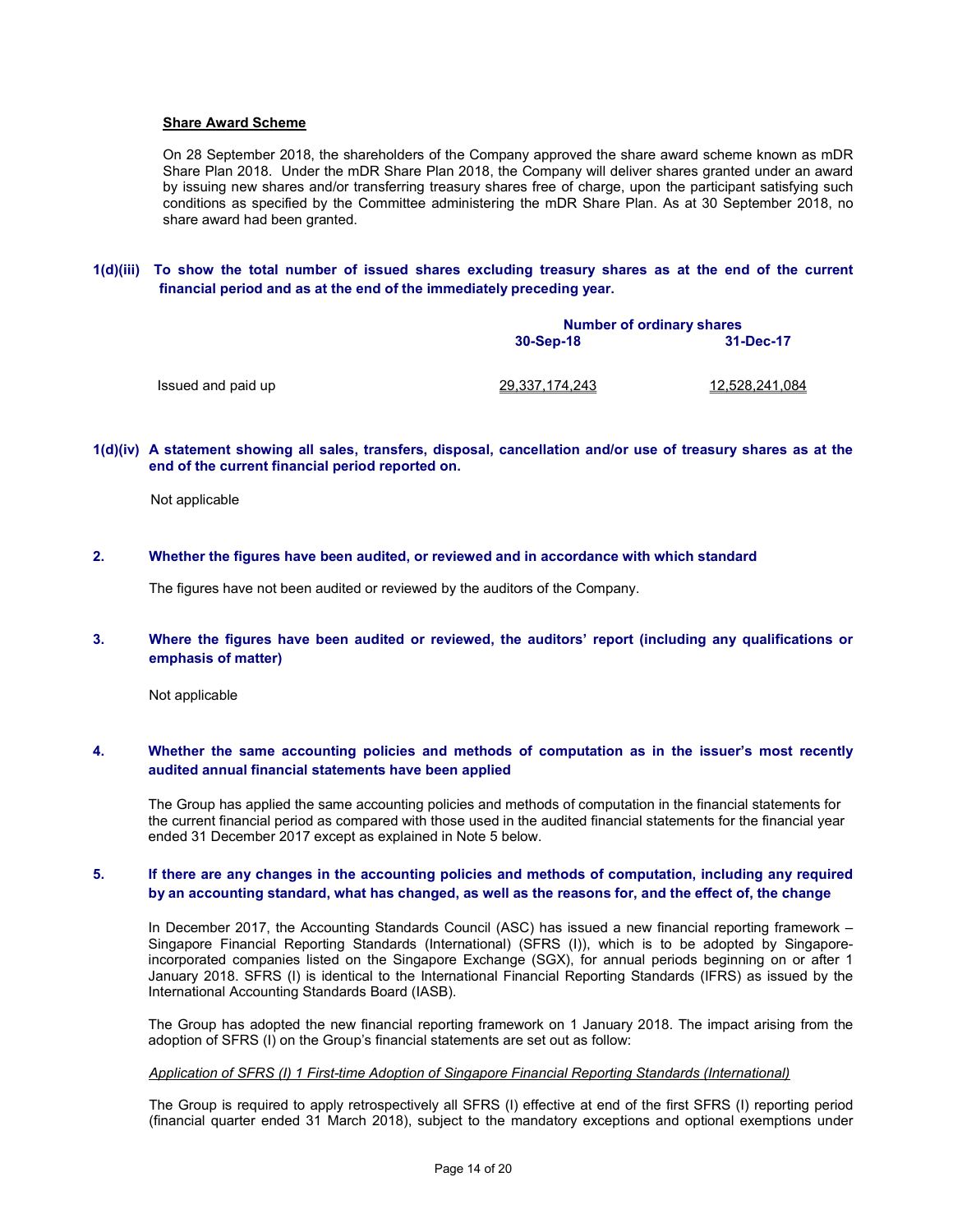SFRS (I) 1. The Group has elected the option to reset the foreign currency translation reserve to zero as at date of transition to SFRS (I) on 1 January 2017. As a result, foreign currency translation deficit as at 1 January 2017 of S\$825,000 has been reclassified to accumulated losses.

The line items on the Group's financial statements that have been adjusted from the adoption of SFRS (I) as described above are summarized below:

|                                      | As<br>previously   | <b>Adjustments</b> | As<br>restated |  |
|--------------------------------------|--------------------|--------------------|----------------|--|
|                                      | reported<br>\$'000 | \$'000             | \$'000         |  |
| <b>Balance Sheet</b>                 |                    |                    |                |  |
| As at 1 January 2017                 |                    |                    |                |  |
| <b>Equity</b>                        |                    |                    |                |  |
| Foreign currency translation reserve | (825)              | 825                |                |  |
| Accumulated losses                   | (87, 933)          | (825)              | (88,758)       |  |
| As at 31 December 2017               |                    |                    |                |  |
| <b>Equity</b>                        |                    |                    |                |  |
| Foreign currency translation reserve | (738)              | 825                | 87             |  |
| Accumulated losses                   | (85, 465)          | (825)              | (86,290)       |  |

In addition, the Group has adopted the following new SFRS (I), amendments and interpretations of SFRS (I) which took effect from financial period beginning 1 January 2018:

- SFRS (I) 15 Revenue from Contracts with Customers

Except for SFRS(I) 1 as disclosed above, the adoption of SFRS(I) 15, amendments and interpretations of SFRS(I) 15 did not have any significant impact on the financial statements of the Group.

 On 18 June 2018, the Company issued 16,577,412,659 ordinary shares arising from exercise of rights issue in June 2018. Following the issue of right shares, the aggregate number of issued shares increased from 12,528,241,084 shares to 29,105,653,743 shares. As a result, the number of ordinary shares used for the per share calculations has been adjusted for retrospectively as required by SFRS(I) 1-33.

### 6. Earnings per ordinary share of the Group for the current period reported on and the corresponding period of the immediately preceding financial year, after deducting any provision for preference dividends

| Earnings (Losses) per ordinary<br>share                                     | $3Q-18$ | $3Q-17$    | <b>YTD-18</b> | <b>YTD-17</b> |  |
|-----------------------------------------------------------------------------|---------|------------|---------------|---------------|--|
| (based on consolidated net profit)<br>(loss) attributable to equity holders | cents   | cents      | cents         | cents         |  |
| of the Company)                                                             |         | (restated) |               | (restated)    |  |
| From continuing and<br>discontinued operations:                             |         |            |               |               |  |
| - Basic                                                                     | 0.002   | 0.011      | 0.008         | 0.021         |  |
| - Fully diluted                                                             | 0.001   | 0.011      | 0.003         | 0.021         |  |
| From continuing operations:                                                 |         |            |               |               |  |
| - Basic                                                                     | 0.002   | 0.011      | 0.008         | 0.023         |  |
| - Fully diluted                                                             | 0.001   | 0.011      | 0.003         | 0.023         |  |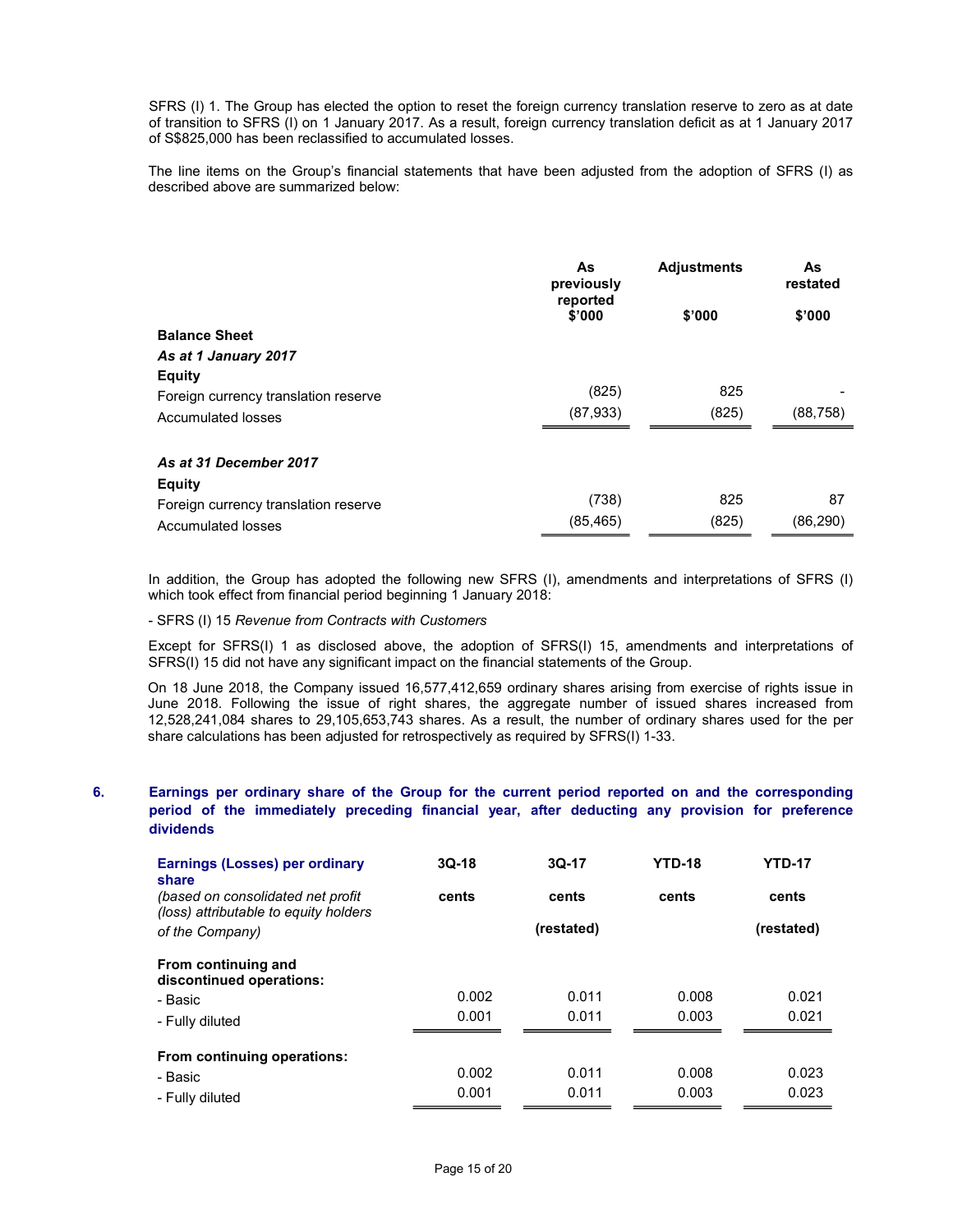| <b>From discontinued operations:</b> |   |   |        |         |
|--------------------------------------|---|---|--------|---------|
| - Basic                              | - | - | $\sim$ | (0.002) |
| - Fully diluted                      |   | - | $\sim$ | (0.002) |

Basic earnings per ordinary share is computed based on the weighted average number of shares in issue during the period of 21,871,383,655 (3Q-17: 12,528,241,084).

Fully diluted earnings per ordinary share is computed based on the weighted average number of shares during the period adjusted for the effect of all potential dilutive ordinary shares of 29,538,512,593 (3Q-17: 12,528,241,084).

In 3Q-17, the share options were antidilutive and hence disregarded in the calculation of diluted earnings (losses) per share.

### 7. Net asset value (for the issuer and Group) per ordinary share based on issued share capital of the issuer at the end of the (a) current period reported on and (b) immediately preceding financial year

|                             |                           | Group                     | Company                   |                           |  |
|-----------------------------|---------------------------|---------------------------|---------------------------|---------------------------|--|
|                             | 30-Sep-18<br><b>Cents</b> | 31-Dec-17<br><b>Cents</b> | 30-Sep-18<br><b>Cents</b> | 31-Dec-17<br><b>Cents</b> |  |
| Net Asset Value ("NAV") per |                           |                           |                           |                           |  |
| share                       | 0.32                      | 0.52                      | 0.29                      | 0.46                      |  |

The NAV per share as at 30 September 2018 is calculated based on 29,337,174,243 (31 December 2017: 12,528,241,084) ordinary shares.

8. A review of the performance of the Group, to the extent necessary for a reasonable understanding of the Group's business. The review must discuss any significant factors that affected the turnover, costs, and earnings of the Group for the current financial period reported on, including (where applicable) seasonal or cyclical factors. It must also discuss any material factors that affected the cash flow, working capital, assets or liabilities of the Group during the current financial period reported on

#### Revenue and profit after income tax

The Group's 3Q-18 revenue increased by 2% from \$66.1 million in 3Q-17 to \$67.4 million in 3Q-18. The increase was mainly due to higher sales from all business segments except for the decrease in revenue from DPAS business segment. However, the Group's revenue decreased by 5% year-on-year from \$201.8 million in YTD-17 to \$192.4 million in YTD-18, mainly due to the decrease in sales from all business segments except for positive revenue from investment division. Overall, the Group's gross profit margin remained at 10% quarter-on-quarter and year-on-year.

Revenue from DMS business increased by 2% quarter-on-quarter from \$58.4 million in 3Q-17 to \$59.4 million in 3Q-18 but was decreased by 5% year-on-year from \$176.2 million in YTD-17 to \$167.5 million in YTD-18, mainly due to slow market demand and lower sales volume from its distribution operations. Gross margin for DMS business decreased by 1% from 8% to 7% for both quarter-on-quarter and year-on-year comparisons.

Revenue from AMS business increased by 5% quarter-on-quarter from \$5.9 million in 3Q-17 to \$6.2 million in 3Q-18 but the gross margin decreased by 6% from 30% in 3Q-17 to 24% in 3Q-18, mainly due to change in products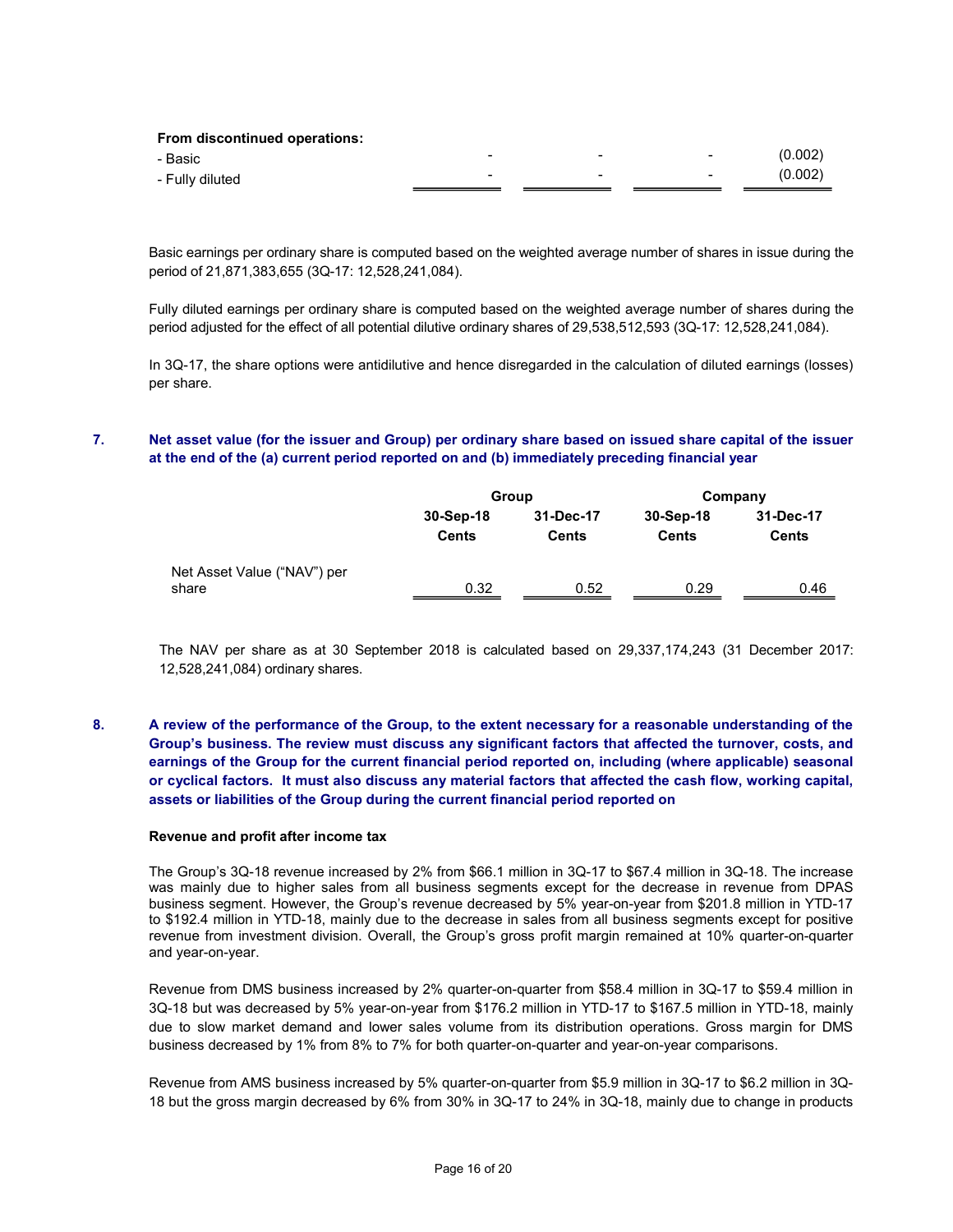mix. The AMS's YTD revenue, however decreased by 6% from \$20.1 million in YTD-17 to \$19.0 million in YTD-18, due to lower repair volumes and the gross margin decreased by 1% from 26% in YTD-17 to 25% in YTD-18.

Revenue from DPAS business decreased by 27% quarter-on-quarter from \$1.8 million in 3Q-17 to \$1.3 million in 3Q-18 and a 15% decrease year-on-year from \$5.5 million in YTD-17 to \$4.7 million YTD-18. The business was affected by the uncertain economic condition after the general election in Malaysia. Gross margin for DPAS business, however increased by 1% quarter-on-quarter from 27% in 3Q-17 to 28% in 3Q-18 and a 2% increase year-on-year from 29% in YTD-17 to 31% in YTD-18, due to the reduction in production staff cost resulting from the restructuring exercise conducted in the beginning of this year.

In 3Q-18 and YTD-18, revenue from Investment segment derived mainly from dividend income received from investment in marketable securities of \$0.5 million and \$0.9 million respectively.

Other income registered a lower amount by \$1.0 million in 3Q-18, mainly due to the reclassification of interest income from loan to a third party and dividend income from investment in marketable securities from other income to revenue.

Administrative expenses decreased by \$0.2 million from \$4.7 million in 3Q-17 to \$4.5 million in 3Q-18, mainly due to a decrease in staff cost.

The Group's 3Q-18 net profits decreased by \$1.0 million from \$1.4 million in 3Q-17 to \$0.4 million in 3Q-18, mainly due to the decrease in gross profits and interest income.

The Group's YTD-18 net profits decreased by \$0.9 million from \$2.7 million in YTD-17 to \$1.8 million in YTD-18, mainly due to the decrease in gross profit from DMS, AMS and DPAS business segments by \$2.2 million and interest income from loan to a third party by \$0.3 million. The decrease was partially offset by the increase in dividend income received from investment in marketable securities by \$0.6 million and reduction in staff cost by \$0.7 million.

### Cash Flows

On a quarter-on-quarter and year-on-year basis, the higher cash position in 2018 was mainly due to net proceeds raised from the Rights cum Warrants issue.

### 9. Where a forecast, or a prospect statement, has been previously disclosed to shareholders, any variance between it and the actual results

Not applicable

### 10. A commentary at the date of the announcement of the competitive conditions of the industry in which the Group operates and any known factors or events that may affect the Group in the next reporting period and the next 12 months

The Group's local operations, AMS and DMS expect to deliver positive results in the year, though operating environment is likely to be challenging from increasing competition in the telecommunication market from the Mobile Virtual Network Operators (MVNOs) and the impending entry of the  $4<sup>th</sup>$  telco.

The cut-back in projects and infrastructure investments in Malaysia by the new government had created multiplier effect on the local markets and signs of economic slow-down has affected the performance of DPAS operations.

The Group has built a steady stream of income from its investment division, through investment income from the invested marketable securities and expects continued contributions from the division barring any major headwinds in economy and equity markets.

The Group remains committed to explore potential investment opportunities and continues to strive for operational efficiencies to strengthen its performance and results.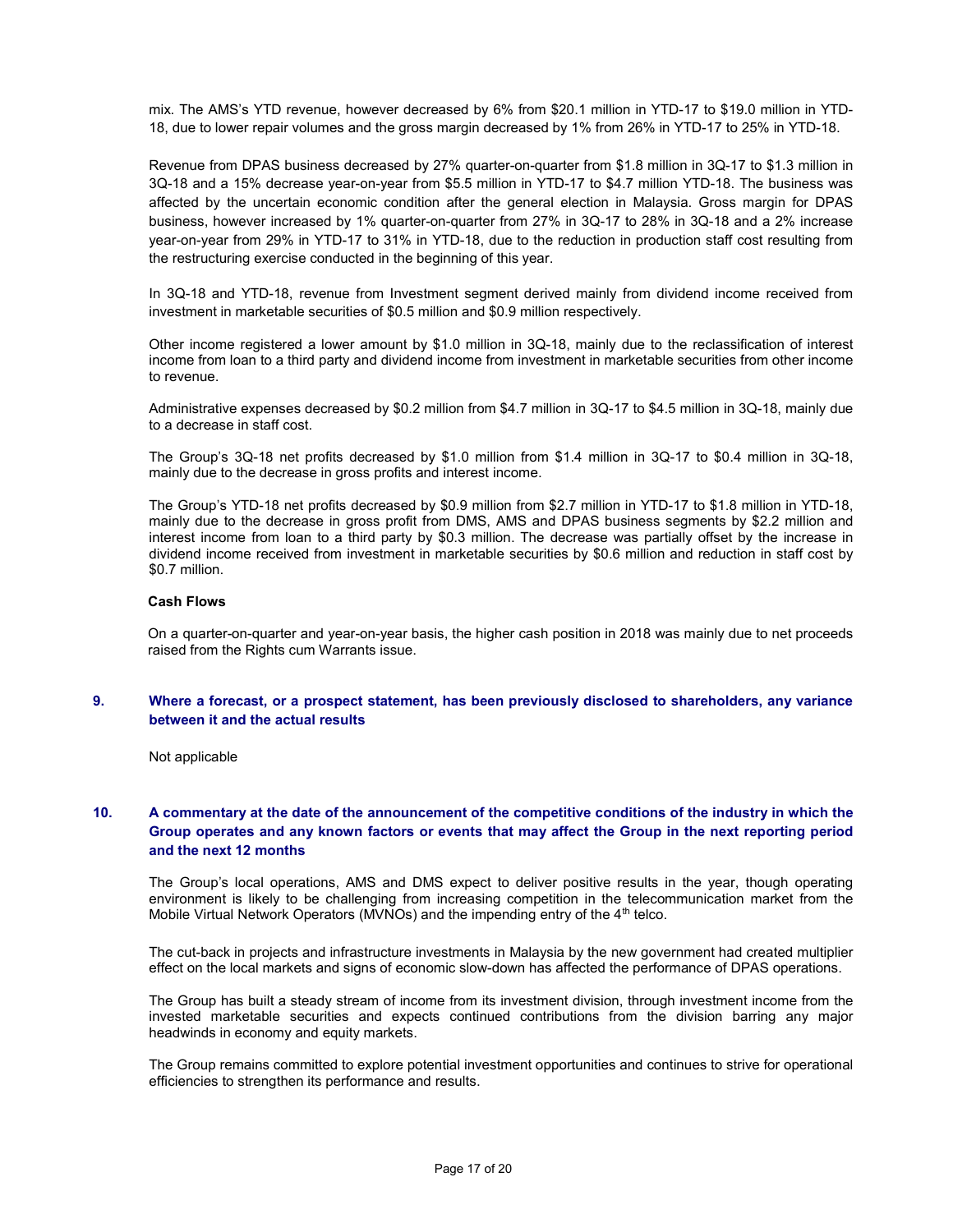### 11. Dividend

### (a) Current Financial Period Reported On

Any dividend declared for the current financial period reported on?

None

### (b) Corresponding Period of the Immediately Preceding Financial Year

 Any dividend declared for the corresponding period of the immediately preceding financial year? None

### (c) Date payable

Not applicable

### (d) Books closure date

Not applicable

### 12. If no dividend has been declared/recommended, a statement to that effect

No dividend has been declared or recommended for the period.

## 13. Interested Person Transactions

| Name of interested person                              | Aggregate value of all<br>interested person transactions<br>during the financial year under<br>review (excluding transactions<br>less than \$100,000 and<br>transactions conducted under<br>shareholders' mandate<br>pursuant to Rule 920 of the<br><b>SGX Listing Manual)</b> | Aggregate value of all<br>interested person transactions<br>conducted under shareholders'<br>mandate pursuant to Rule 920<br>of the SGX Listing Manual<br>(excluding transactions less<br>than \$100,000) |
|--------------------------------------------------------|--------------------------------------------------------------------------------------------------------------------------------------------------------------------------------------------------------------------------------------------------------------------------------|-----------------------------------------------------------------------------------------------------------------------------------------------------------------------------------------------------------|
|                                                        | \$'000                                                                                                                                                                                                                                                                         | \$'000                                                                                                                                                                                                    |
| Pacific Organisation Pte Ltd<br><b>Rental expenses</b> | 302                                                                                                                                                                                                                                                                            |                                                                                                                                                                                                           |
| Total                                                  | 302                                                                                                                                                                                                                                                                            |                                                                                                                                                                                                           |

Mr Ong Ghim Choon (Director and Chief Executive Officer of the Company) and his associate own a majority of the shares of Pacific Organisation Pte Ltd.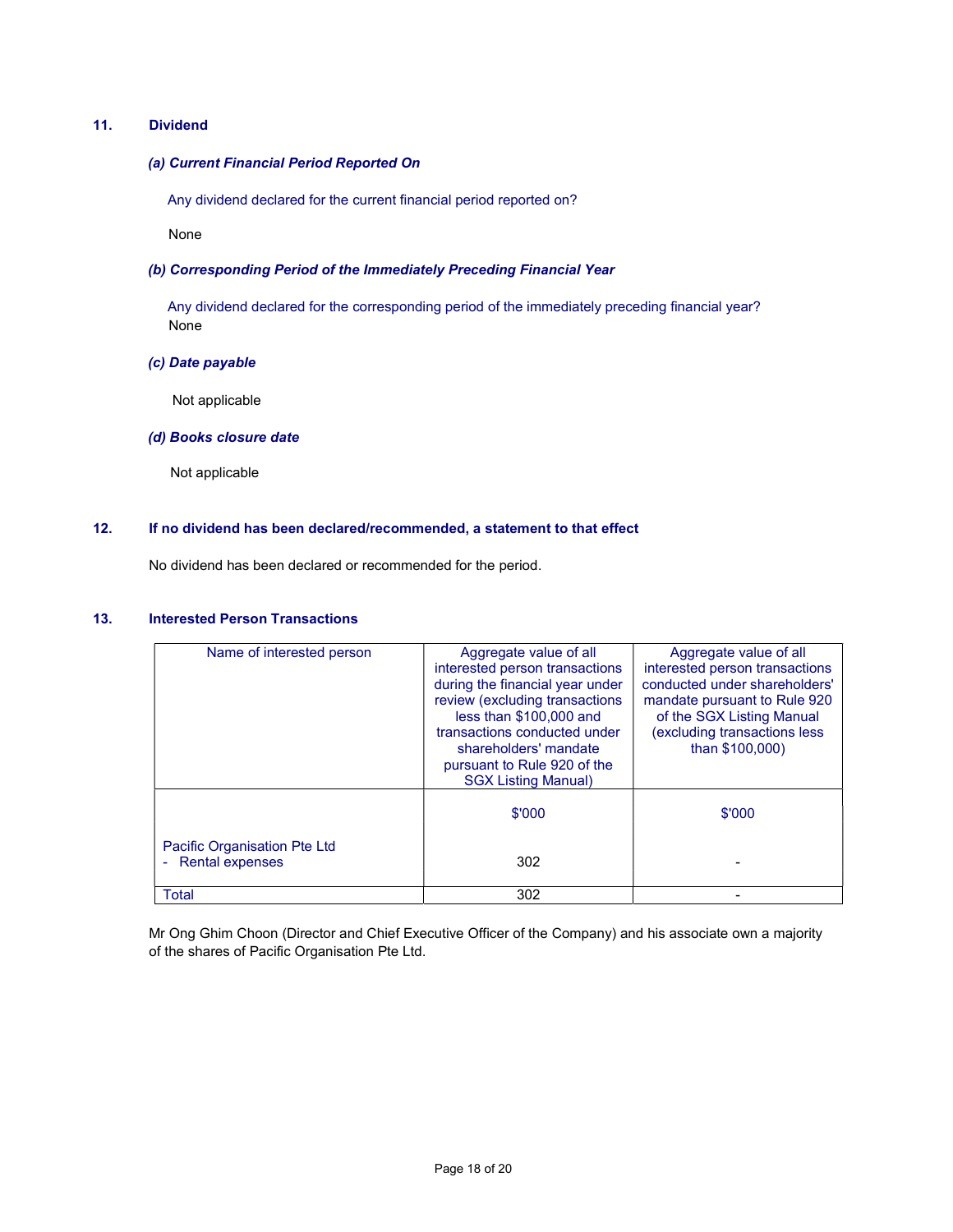### 14. Use of proceeds

 As at 30 September 2018, the proceeds from the Rights cum Warrants Issue have been utilized in accordance with its stated use and the breakdown is as follows:

| Net proceeds from the Rights cum Warrants Issue <sup>1</sup> | \$'000<br>31.398 |
|--------------------------------------------------------------|------------------|
| Less:<br>Investments in quoted securities                    | (10, 847)        |
| <b>Balance of net proceeds</b>                               | 20,551           |

<sup>1</sup>Aggregate proceeds from Rights and conversion of Warrants as at 30 September 2018

## 15. Confirmation of Undertakings under Rule 720(1) of the Listing Manual

The Company has procured undertakings from all its directors and executive officers (in the format set out in Appendix 7.7) under Rule 720(1) of the Mainboard Rules.

BY ORDER OF THE BOARD

Ong Ghim Choon Chief Executive Officer 12 November 2018